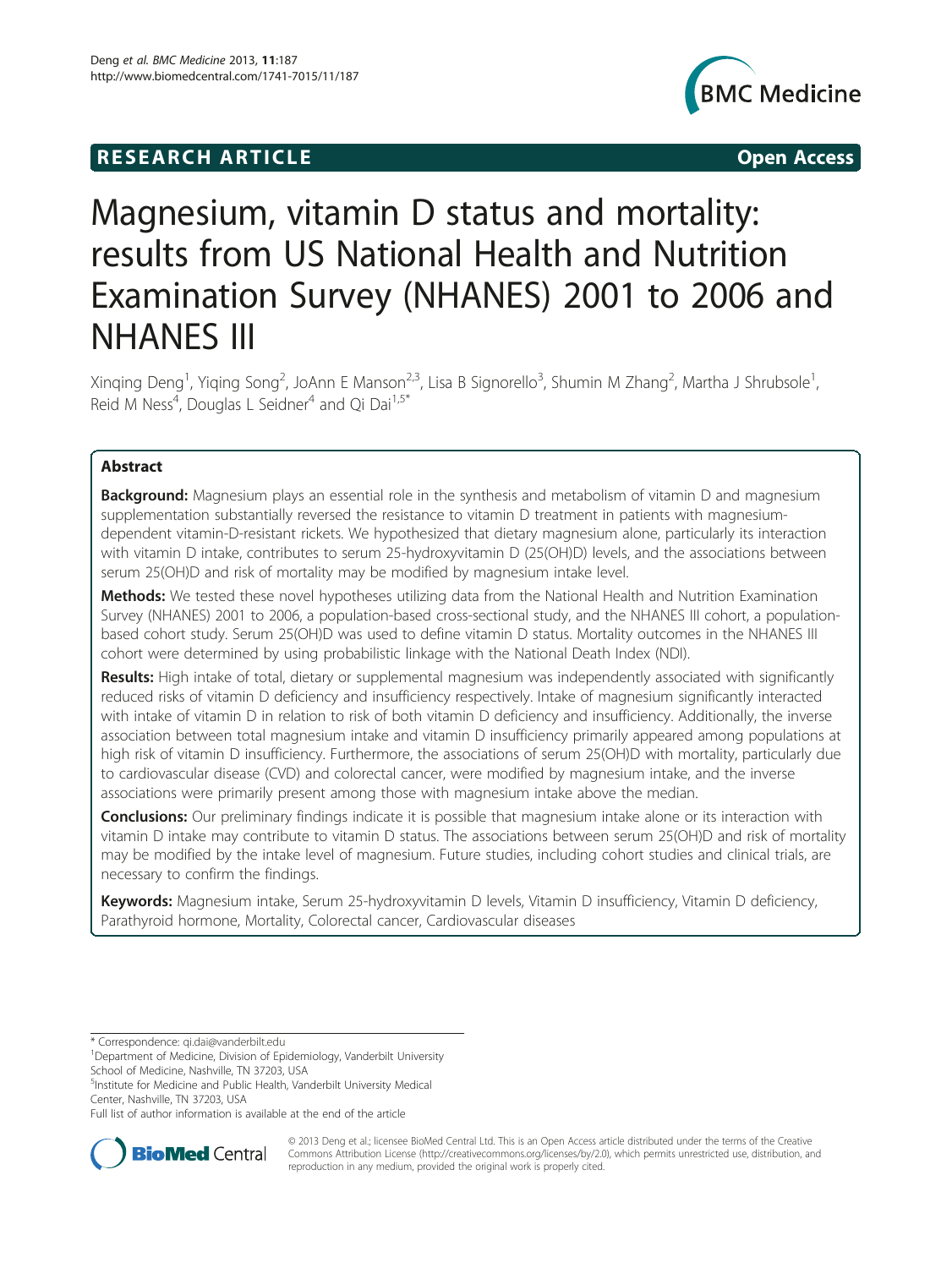## <span id="page-1-0"></span>Background

Vitamin D deficiency causes rickets among children and osteomalacia in adults [\[1](#page-12-0)]. Many epidemiologic studies suggest that low vitamin D status may also be associated with risk of non-skeletal chronic diseases, such as, allcause mortality [\[2](#page-12-0)-[4\]](#page-12-0), type 2 diabetes [[5-7](#page-12-0)], cardiovascular diseases (CVD) [[8,9\]](#page-12-0), and colorectal cancer [\[10-12](#page-12-0)]. However, findings have not been entirely consistent [[13-16](#page-12-0)]. Large-scale clinical trials of vitamin D supplementation are ongoing [\[13,14,17\]](#page-12-0). Despite food fortification and dietary supplementation, some studies have observed that low vitamin D status is still relatively common in the US [[18\]](#page-12-0) while a large portion of the interperson variation in serum 25-hydroxyvitamin D (25(OH)D) levels is unexplained [[19,20\]](#page-12-0).

Magnesium, the second most abundant intracellular cation, plays a critical role in the synthesis and metabolism of parathyroid hormone (PTH) and vitamin D [[21-23](#page-12-0)]. Previous studies have shown that the activities of three major enzymes determining 25(OH)D level [[22-25](#page-12-0)] and vitamin D binding protein [[23](#page-12-0)] are magnesium dependent (Figure 1). Magnesium deficiency, which leads to reduced  $1,25(OH)_2$  vitamin D and impaired PTH response [\[23](#page-12-0)], has been implicated in 'magnesium-dependent vitamin-D-resistant rickets' [\[21](#page-12-0)]. Magnesium supplementation substantially reversed the resistance to vitamin D treatment [[21\]](#page-12-0). Interestingly, a study conducted among osteoporosis patients showed much higher prevalence rates of magnesium deficiency or insufficiency among people with insufficient 25(OH)D than those with sufficient 25(OH)D [[26](#page-12-0)]. Two small clinical trials of magnesium-deficient patients [[23](#page-12-0),[27](#page-12-0)] found that magnesium infusion alone led to a nonsignificant increase in  $1,25(OH)_{2}D$  and  $25(OH)D$  [[23](#page-12-0)] whereas magnesium infusion plus oral vitamin D substantially increased both serum 25(OH)D and 1,25  $(OH)<sub>2</sub>D$  [\[27\]](#page-12-0). These findings suggest a potential interaction between vitamin D and magnesium treatments

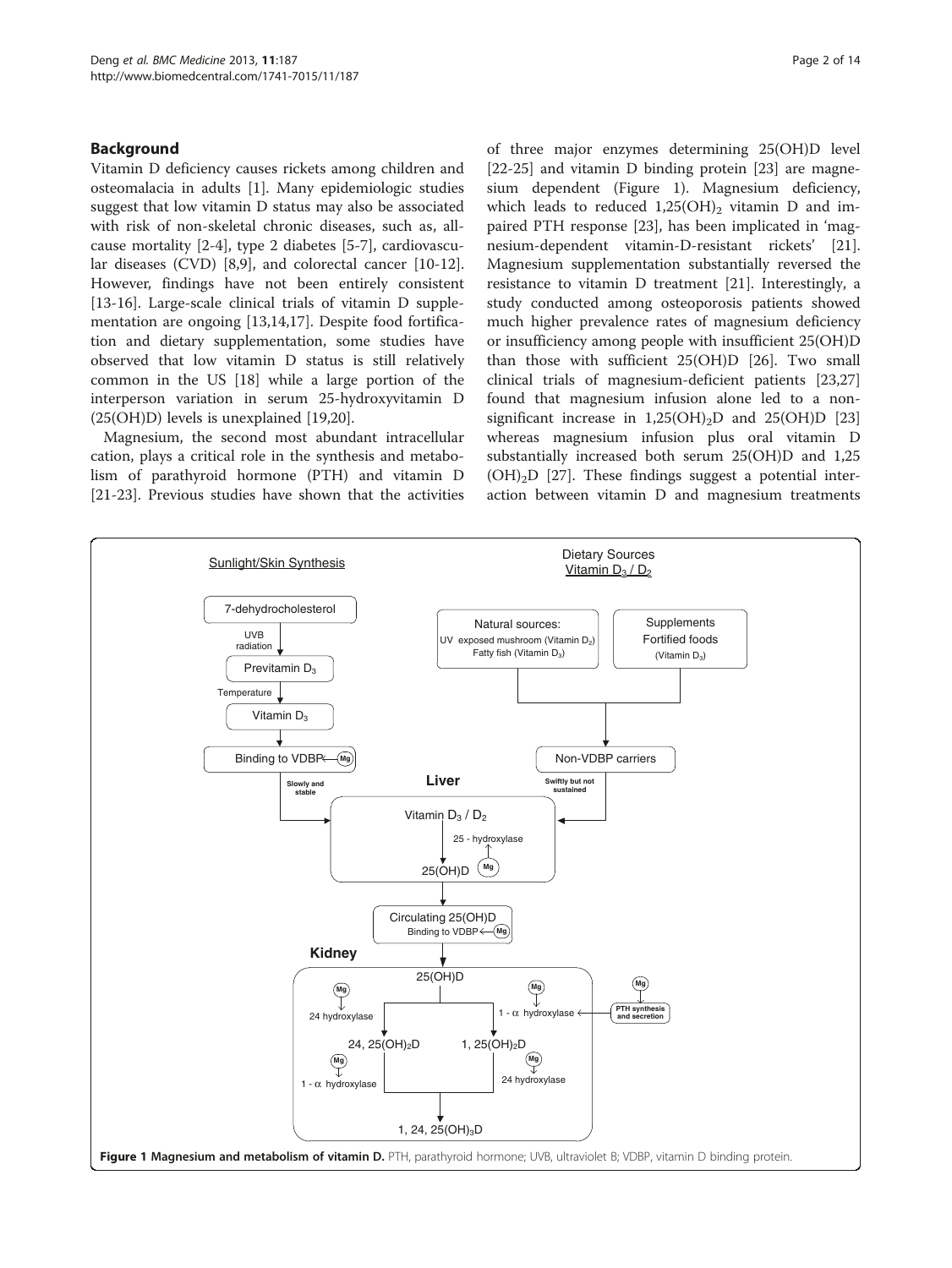and a possible moderate effect of magnesium on 25(OH) D status.

We hypothesize that magnesium intake alone and particularly its interaction with vitamin D intake contribute to serum 25(OH)D status and tested this novel hypothesis utilizing data from the National Health and Nutrition Examination Survey (NHANES) 2001 to 2006. Furthermore, previous studies reported that serum 25(OHD) concentrations were associated with reduced risks of total mortality, particularly mortality due to colorectal cancer [[28](#page-12-0)] and CVD [[4,29\]](#page-12-0). We hypothesize that the inverse associations between serum 25(OH)D and risk of mortality are modified by intake level of magnesium and tested this hypothesis using the NHANES III cohort.

## Methods

## Participants

The 2001 to 2006 NHANES and the NHANES III were reviewed and approved by the National Center for Health Statistics (NCHS) Institutional Review Board (IRB) (Hyattsville, MD, USA). A detailed description of the study design has been published elsewhere [\[30,31](#page-12-0)]. To investigate if dietary magnesium alone and its interaction with vitamin D intake contribute to serum 25 (OH)D levels, we utilized data from the NHANES 2001 to 2006, which was conducted during years 2001 to 2006 by the NCHS of the Centers for Disease Control and Prevention (CDC) (Atlanta, GA, USA). This is a nationally representative and recent sample among the civilian, non-institutionalized US population. Thus, the status of serum 25(OH)D represents the current vitamin D status of US population. Furthermore, serum PTH data are available only in the NHANES conducted during 2003 to 2006. We limited our study population to 12257 participants aged  $\geq 20$  years with serum 25(OH)D, reliable dietary data, and negative for pregnancy test. However, no follow-up of mortality outcomes were conducted for NHANES 2001 to 2006. The mortality outcomes have been prospectively followed in the NHANES III cohort for which baseline data and blood collection were conducted during 1988 to 1994 among a nationally representative sample of US adults. Included in the NHANES III cohort were those aged  $\geq$ 17 years with 25 (OH)D measurements ( $n = 16819$ ). The participants were followed for mortality status from baseline until December 31, 2006. Thus, we used the NHANES III cohort to examine the modifying effects of magnesium intake on the associations between serum 25(OH)D and risk of mortality. Although the NHANES III cohort is suitable for the investigation of the associations between serum 25(OH)D and mortality outcomes, no serum PTH data are available. NHANES III was approved by the National Center for Health Statistics (NCHS) Institutional Review Board (IRB) and documented consent

was obtained from participants. The NCHS IRB (before 2003)/and the NCHS Research Ethics Review Board (ERB) (year 2003 and after) approved the NHANES 2001 to 2006 (protocol #98-12 for the NHANES 2001 to 2004 and protocol #2005-06 for the NHANES 2005 to 2006).

#### Blood sample collection and measures of serum 25(OH)D

Over 88% of the 2001 to 2006 NHANES participants and about 90% of the NHANES III participants donated a spot blood sample. Measurements of serum 25(OH)D were performed at the NCH, CDC, Atlanta, GA using a radioimmunoassay (RIA) kit (Diasorin Inc., Stillwater MN, USA) [[32](#page-12-0)] and the coefficients of variations (CV) were 13% to 19% in the NHANES III and 10% to 13% in the NHANES 2001 to 2006 [[29\]](#page-12-0). Serum PTH concentrations were measured using the ECL/Origen electrochemiluminescent process (Elecsys 1010 system, Roche Diagnostics, Indianapolis, IN, USA) and CV was less than 10%. Data were available only for the NHANES 2003 to 2006.

#### **Outcomes**

We have utilized the cut-off points as defined in the recently issued Institute of Medicine (IOM) report to define vitamin D deficiency and insufficiency [\[33\]](#page-12-0). We classified the participants in the NHANES 2001 to 2006 into the following three categories: (1) participants who had IOM recommended vitamin D level (serum 25(OH) D  $\geq$ 20 ng/ml (50 nmol/l)); (2) participants who had insufficient vitamin D (serum 25(OH)D ≥12 ng/ml  $(30 \text{ nmol/l})$  but below 20 ng/ml  $(50 \text{ nmol/l})$ ; and  $(3)$ participants who had vitamin D deficiency (serum 25  $(OH)D < 12$  ng/ml  $(30 \text{ nmol/l})$ . In addition to Institute of Medicine's recommendation, the other reason we used 20 ng/ml as the cut-off point is that the median value of serum 25(OH)D for the NHANES 2001 to 2006 was 21.0 ng/mg, which is very close to 20 ng/ml.

In the NHANES III cohort, mortality outcomes were determined by using probabilistic linkage with the National Death Index (NDI). For mortality due to CVD or colorectal cancer, participants who died of other diseases or were not known deceased, were censored at the date of death or December 31, 2006, whichever was earlier.

## Nutrient intake assessments

Daily dietary intake data were obtained from 24-h dietary recalls and 30-day supplement interviews, which are described in detail elsewhere [\[34\]](#page-12-0). Only one 24-h recall was conducted in NHANES III and from 2001 to 2002. To keep intake information consistent through the study period only the first dietary recall for all subjects was utilized in the present analysis. Only dietary recall data with a status of 'reliable' were used in the analysis.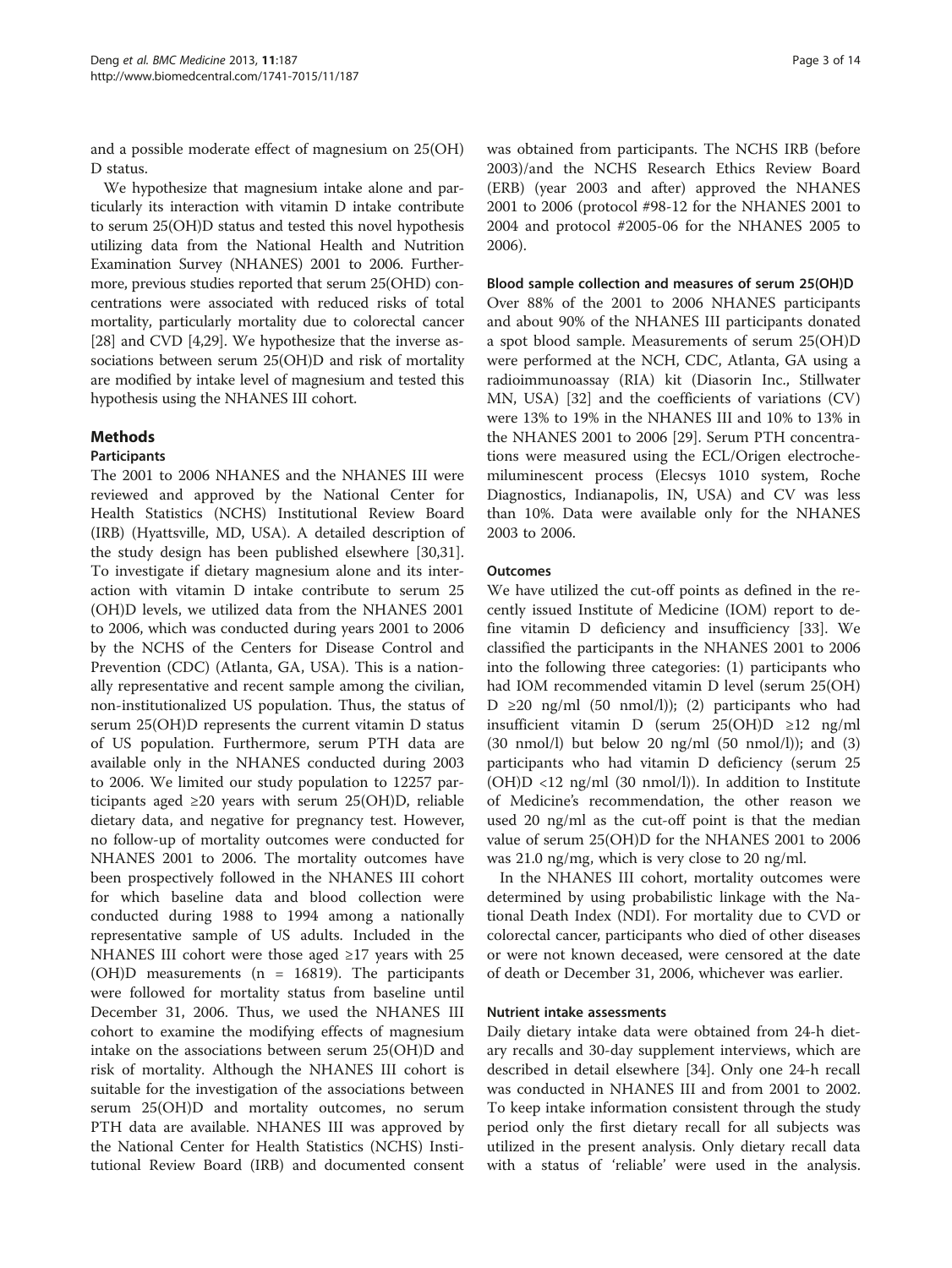Supplemental doses and intakes of magnesium, vitamin D, and calcium were obtained from the response to a dietary supplement questionnaire.

## Statistical analysis

We performed statistical analyses using PROC Survey in SAS 9.2 software (SAS Institute, Cary, NC, USA) to estimate variance after incorporating the weights for the sample population in NHANES.

Covariates were compared among three groups with differing vitamin D status (Table [1](#page-4-0)). Any covariate that significantly differed among groups was considered as a potential confounding factor. In particular, those confounders that altered the estimate of association by 10% or more were retained in the final models (see footnotes to Tables [2](#page-6-0) and [3](#page-7-0)). Other factors, such as use of phosphorus, potassium, and retinol, did not materially alter the risk estimates. Multivariate adjusted odds ratios (ORs) and 95% confidence intervals (CIs) for vitamin D deficiency and insufficiency were calculated. Stratified analyses by potential effect modifiers and tests for multiplicative interactions using the Wald test were conducted.

Hazard ratios (HR) were estimated in Cox proportional hazard regression models to examine whether the associations between serum 25(OH)D and risk of mortality differed by intake level of total magnesium, using the data from the NHANES III cohort. The same cut-off points for serum 25(OH)D were used as those in the published report [[28\]](#page-12-0). We adjusted for the same confounding factors as we did for vitamin D deficiency and insufficiency analyses. All reported  $P$  values were two-sided.  $P$  values of <0.05 were considered statistically significant in all analyses.

In Table [4,](#page-10-0) we present the associations between serum 25(OH)D and risk of mortality within two strata (<264 mg/day and  $\geq 264$  mg/day) of magnesium intake. However, this is only for data presentation purpose. In statistical modeling, we have used continuous variables for both serum 25(OH)D and intakes of magnesium in the tests for interactions between serum 25(OH)D and intakes of magnesium in relation to total mortality, mortality due to cardiovascular disease and mortality due to colorectal cancer. We chose 264 mg/day as the cut-off point presented in Table [4](#page-10-0) based on both statistical power consideration and biological support. We have a limited sample size for colorectal cancer mortality outcome. By using a median magnesium intake of 264 mg/day, we could maximize the sample size, and, thus, the power to detect association between vitamin D levels and mortality outcomes in both strata. Furthermore, 264 mg/day is very close to the 265 mg/day, the estimated average requirements (EAR) for women and so it gave us the opportunity to evaluate the relationship to the EAR [[35](#page-12-0)].

## **Results**

Selected demographic characteristics and potential confounding factors by the three categories of serum 25 (OH)D status are shown in Table [1.](#page-4-0) Compared to the Estimate Average Requirements (EAR, intake levels for vitamin D (400 IU/day) and magnesium (330 mg/day) recommended by the US Food and Nutrition Board of the Institute of Medicine), the vitamin D normal group generally met the recommended intake levels for both vitamin D and magnesium whereas the average intake levels of these nutrients were significantly lower in the vitamin D-insufficient group and much lower among the vitamin D-deficient group.

After adjusting for confounding factors, the ORs (95% CI) for vitamin D deficiency and insufficiency were 0.10 (0.06 to 0.17) and 0.37 (0.27 to 0.51) comparing the highest quartile intake of total vitamin D versus the lowest ( $P_{\text{trend}}$  <0.001) (Table [2\)](#page-6-0). The corresponding ORs (95% CI) were 0.34 (0.21 to 0.56) and 0.62 (0.46 to 0.82) for total magnesium intake  $(P_{trend} < 0.001)$ , respectively. In addition, we found that both dietary and supplemental intakes of vitamin D and magnesium were significantly inversely associated with risks of vitamin D deficiency and insufficiency.

In stratified analyses by intake of vitamin D and other factors related to vitamin D status (Table [3\)](#page-7-0), we found intake of magnesium significantly interacted with intake of vitamin D in relation to both vitamin D deficiency  $(P_{\text{interaction}} \leq 0.001)$  and insufficiency  $(P_{\text{interaction}} \leq 0.001)$ . The inverse association between magnesium intake and risk of vitamin D deficiency only appeared significant among those older than 50 years or with serum PTH level being in the highest or lowest tertile category. Meanwhile, the inverse associations between magnesium intake and risk of vitamin D insufficiency were statistically significant only among people at high risk of vitamin D insufficiency, such as those whose samples were collected during winter (at southern latitude), those with vitamin D intake below the median, women, non-Hispanic Blacks, obese individuals or those with the PTH levels in the highest tertile.

As reported previously, high levels of serum 25(OH)D were associated with a reduced risk of mortality due to all-cause CVD [[4](#page-12-0),[29](#page-12-0),[36](#page-12-0)], and colorectal cancer [\[28](#page-12-0)]. We found that the inverse associations for higher serum 25 (OH)D with risks of total mortality and mortality due to CVD were only statistically significant among those with magnesium intake above the median (Table [4\)](#page-10-0). Although the test for interaction was not statistically significant for total mortality, it was statistically significant for mortality due to CVD ( $P_{\text{interaction}}$ , 0.03). Sample size was small for mortality due to colorectal cancer. None of the associations, including the main association, were statistically significant. However, the association pattern in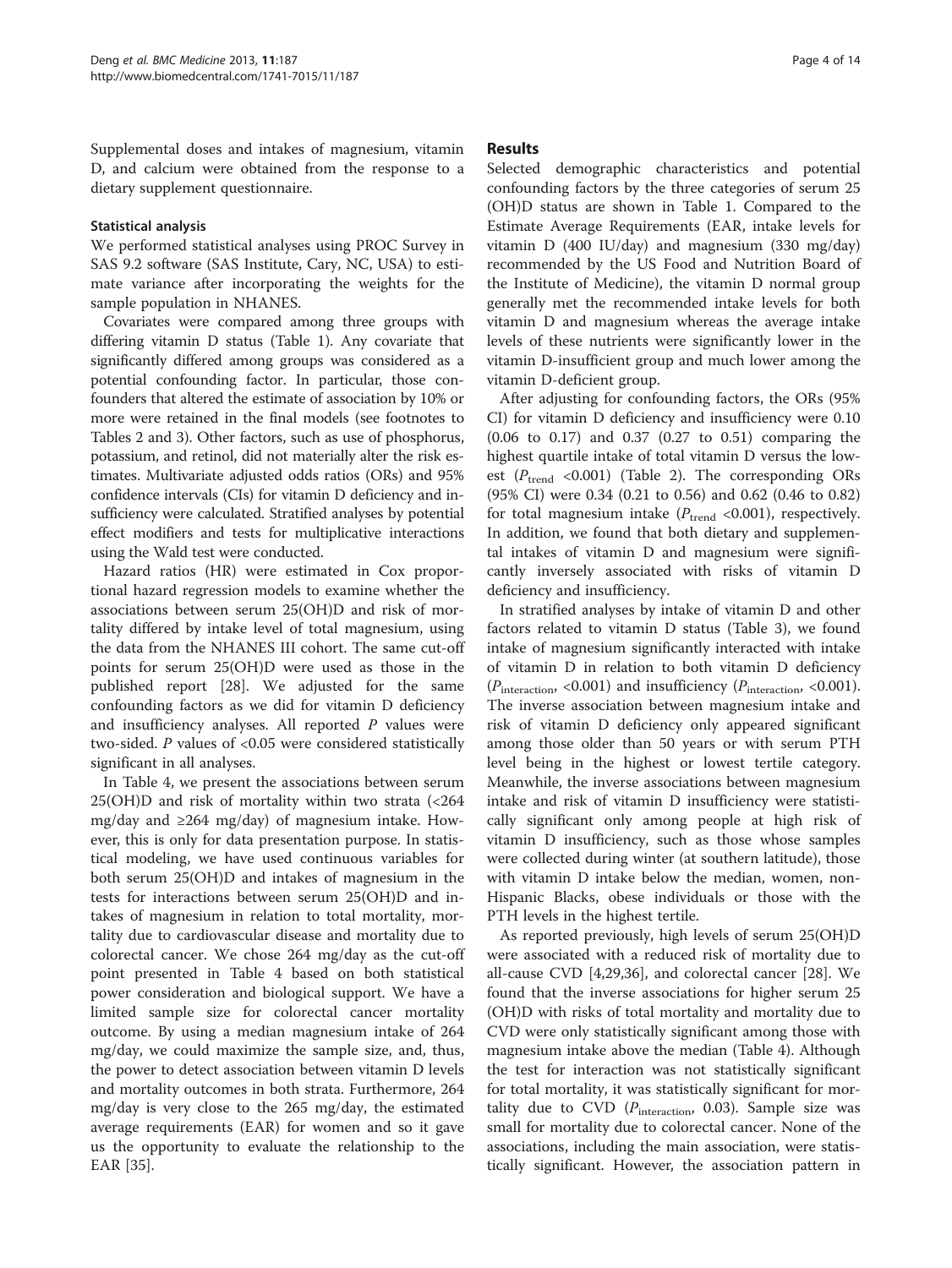## <span id="page-4-0"></span>Table 1 Selected characteristics of the study participants by serum 25(OH)D levels, National Health and Nutrition Examination Survey (NHANES) 2001 to 2006

| Characters <sup>a</sup>                                                    | Normal, $n = 6962$ | Insufficiency, $n = 3620$ | Deficiency, $n = 1575$ | P value <sup>b</sup> |
|----------------------------------------------------------------------------|--------------------|---------------------------|------------------------|----------------------|
| Serum 25(OH)D (ng/ml), mean (SE)                                           | 28.5(0.2)          | 16.1(0.2)                 | 8.8(0.1)               | < 0.001              |
| Age (years), mean (SE)                                                     | 47.0 (0.4)         | 46.7 (0.4)                | 46.2(0.6)              | < 0.001              |
| Male, n (%)                                                                | 3711 (51.2)        | 1833 (47.7)               | 696 (38.4)             | < 0.001              |
| Body mass index (kg/m <sup>2</sup> ), mean (SE)                            | 27.3(0.1)          | 29.6 (0.2)                | 31.5(0.4)              | < 0.001              |
| Month of blood collection, n (%)                                           |                    |                           |                        |                      |
| 1 November to 30 April (winter)                                            | 2,688 (34.4)       | 1,980 (50.7)              | 999 (57.6)             | < 0.001              |
| 1 May to 31 October (summer)                                               | 4,274 (65.6)       | 1,640 (49.3)              | 676 (42.4)             |                      |
| Education, n (%)                                                           |                    |                           |                        |                      |
| Less than high school                                                      | 1,694 (14.8)       | 1,194 (21.8)              | 621 (28.5)             | < 0.001              |
| High school                                                                | 1,729 (25.3)       | 872 (26.3)                | 384 (25.4)             |                      |
| Greater than high school                                                   | 3,535 (59.9)       | 1,550 (51.9)              | 667 (46.1)             |                      |
| Race/ethnicity, n (%)                                                      |                    |                           |                        |                      |
| Non-Hispanic Caucasian                                                     | 4,812 (84.5)       | 1,390 (59.5)              | 316 (33.9)             | < 0.001              |
| Non-Hispanic Black                                                         | 558 (3.5)          | 965 (17.0)                | 906 (44.8)             |                      |
| Hispanic                                                                   | 1,394 (8.6)        | 1,091 (16.5)              | 394 (14.1)             |                      |
| Others                                                                     | 198 (3.4)          | 174(7.1)                  | 59 (7.1)               |                      |
| Family poverty income ratio, n (%)                                         |                    |                           |                        |                      |
| <1                                                                         | 929 (9.7)          | 661 (15.6)                | 358 (20.0)             | < 0.001              |
| $1$ to $4$                                                                 | 4,181 (61.5)       | 2,230 (63.6)              | 1,031 (65.7)           |                      |
| $\geq 5$                                                                   | 1,507 (28.8)       | 516 (20.8)                | 181 (14.3)             |                      |
| Smoker, n (%)                                                              |                    |                           |                        |                      |
| Non-smoker                                                                 | 3,407 (49.5)       | 1,856 (50.0)              | 869 (50.0)             | < 0.001              |
| Former smoker                                                              | 1,914 (24.8)       | 833 (21.0)                | 303 (16.3)             |                      |
| Current smoker                                                             | 1,637 (25.7)       | 926 (29.0)                | 500 (33.8)             |                      |
| Alcohol user, n (%)                                                        |                    |                           |                        |                      |
| Non-drinker                                                                | 784 (15.0)         | 555 (21.5)                | 293 (24.2)             | < 0.001              |
| Former drinker                                                             | 559 (10.3)         | 382 (14.3)                | 187 (14.1)             |                      |
| Current drinker                                                            | 3,139 (74.8)       | 1,452 (64.2)              | 639 (61.7)             |                      |
| Physical activity during the day, n (%)                                    |                    |                           |                        |                      |
| Sit and not walk about very much                                           | 1,512 (21.2)       | 960 (27.0)                | 541 (32.9)             | < 0.001              |
| Walk a lot                                                                 | 3,584 (50.4)       | 1,904 (50.5)              | 857 (49.2)             |                      |
| Light work                                                                 | 1,276 (20.5)       | 497 (15.2)                | 202 (13.9)             |                      |
| Heavy work                                                                 | 582 (8.0)          | 254 (7.3)                 | 73 (4.0)               |                      |
| Leisure time physical activity<br>(Metabolic equivalent/h/week), mean (SE) | 1,292.4 (52.2)     | 788.5 (55.6)              | 674.2 (53.1)           | < 0.001              |
| Users of supplement containing vitamin D (%)                               | 3,258 (47.2)       | 1,018 (30.4)              | 202 (12.5)             | < 0.001              |
| Users of supplement containing Ca (%)                                      | 3,860 (57.1)       | 1,380 (42.6)              | 351 (22.3)             | < 0.001              |
| Users of supplement containing Mg (%)                                      | 3,040 (45.1)       | 1,072 (32.0)              | 235 (14.9)             | < 0.001              |
| Energy-adjusted nutrient intakes <sup>c</sup> , mean (SE)                  |                    |                           |                        |                      |
| Protein (g/day)                                                            | 82.0 (0.5)         | 80.1 (0.7)                | 77.8 (1.3)             | < 0.01               |
| Carbohydrate (g/day)                                                       | 258.5 (1.4)        | 262.4 (1.7)               | 261.6 (2.9)            | 0.135                |
| Fat (g/day)                                                                | 80.7 (0.5)         | 80.3 (0.6)                | 81.2 (0.9)             | 0.93                 |
| Calcium (mg/day)                                                           | 929.0 (8.4)        | 805.2 (9.1)               | 690.3 (13.6)           | < 0.001              |
| Magnesium (mg/day)                                                         | 293.1 (2.2)        | 266.6 (2.9)               | 252.4 (4.2)            | < 0.001              |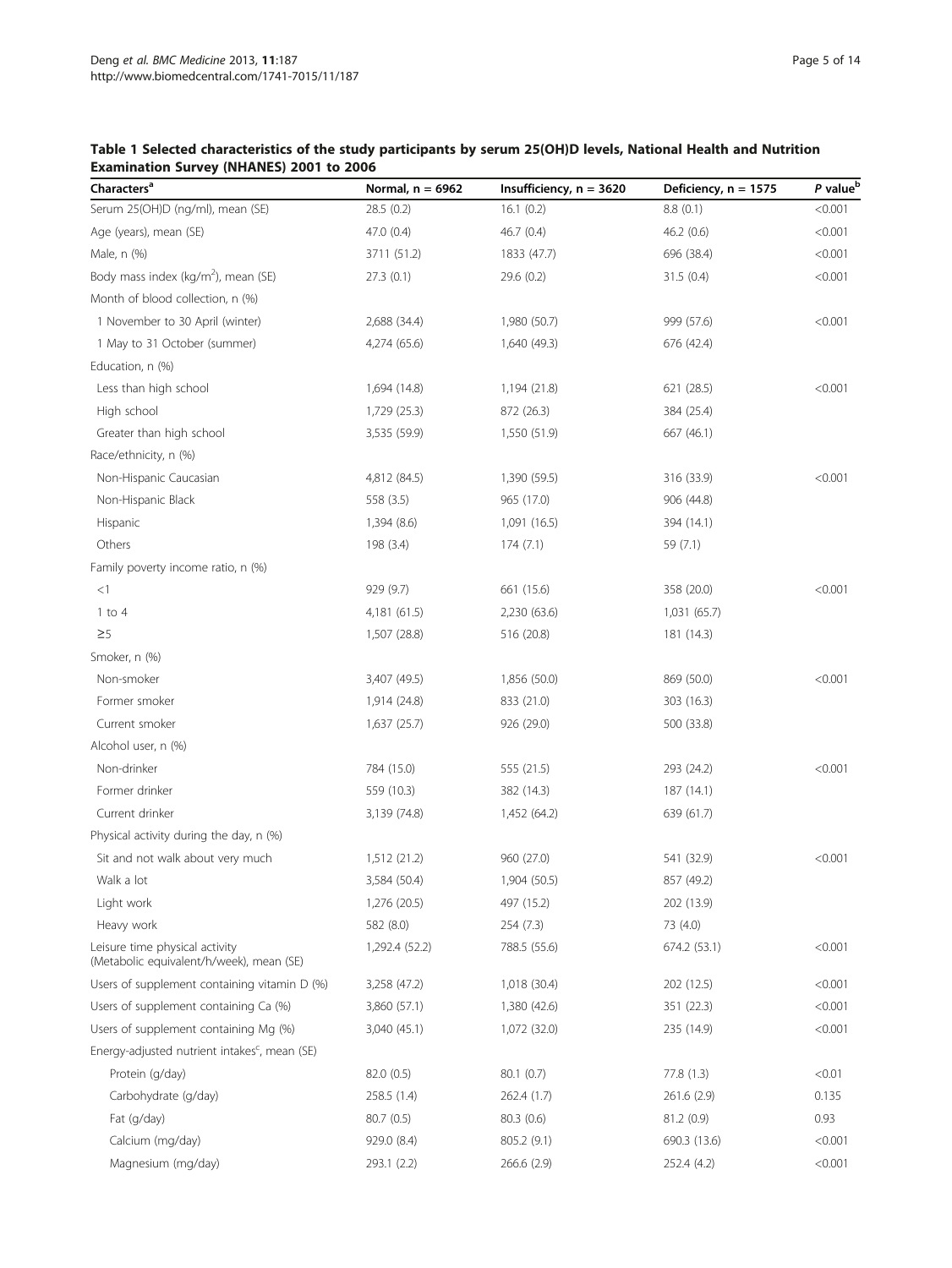| Vitamin D (IU/day)                    | 196 (8.0)      | 160(8.0)     | 116(8.0)     | < 0.001 |
|---------------------------------------|----------------|--------------|--------------|---------|
| Total calcium (mg/day) <sup>d</sup>   | 1,168.8 (12.6) | 935.4 (12.3) | 748.5 (15.9) | < 0.001 |
| Total magnesium (mg/day) <sup>d</sup> | 344.2(3.5)     | 297.3 (3.2)  | 262.4 (4.4)  | < 0.001 |
| Total vitamin D (IU/day) <sup>d</sup> | 376 (8.0)      | 276(8.0)     | 152(8.0)     | < 0.001 |

Table 1 Selected characteristics of the study participants by serum 25(OH)D levels, National Health and Nutrition Examination Survey (NHANES) 2001 to 2006 (Continued)

<sup>a</sup>Values are present as weighted means (SE) and unweighted frequencies (weighted percentages, %).

b<sub>Rao-Scott χ</sub><sup>2</sup> test for categorical data and analysis of variance (ANOVA) test for continuous variables.<br>Stalues are energy-adjusted means (SE)

Values are energy-adjusted means (SE).

<sup>d</sup>Total calcium, magnesium and vitamin D intake from foods and supplements.

stratified analysis ( $P_{\text{interaction}}$ , 0.15) was very similar to that for total mortality and mortality due to CVD.

#### **Discussion**

Consistent with our hypothesis, we observed that high intake of total, dietary or supplemental magnesium was independently and significantly associated with reduced risks of both vitamin D deficiency and insufficiency. Furthermore, intake of magnesium significantly interacted with intakes of vitamin D in relation to both vitamin D deficiency and insufficiency. In the NHANES III cohort, a population-based prospective study, we found the inverse associations of serum 25(OH)D with mortality, particularly mortality due to CVD and colorectal cancer, were modified by magnesium intake, and the inverse associations were primarily present among those with magnesium intake above the median. In addition, we found the inverse association between magnesium intake and risk of vitamin D deficiency primarily occurred in those who had the highest or the lowest tertile of PTH level; while the inverse association between total magnesium intake and vitamin D insufficiency primarily appeared among populations at high risk of vitamin D insufficiency. To the best of our knowledge, this is the first study to examine the interaction between vitamin D and magnesium in association to mortality; and this is the first study to suggest a potential independent contribution of total magnesium intake and its interaction with vitamin D intake to vitamin D status in the general population.

Under normal physiologic conditions, 25(OH)D is derived primarily from endogenous synthesis via exposure of skin to sunlight because few natural foods contain vitamin D except by fortification or supplementation (see Figure [1](#page-1-0)). Vitamin  $D_3$  or  $D_2$  is transferred to the liver via vitamin D binding protein (VDBP) and converted to 25(OH)D by 25-hydroxylase and subsequently carried to the kidney by VDBP and converted to 1,25(OH)<sub>2</sub>D by 1α-hydroxylase enzyme. Both 25(OH)D and  $1,25(OH)<sub>2</sub>D$  can be converted by 24-hydroxylase to the  $24,25(OH)_{2}D$  or  $1,24,25(OH)_{3}D$ , respectively [\[37](#page-12-0)]. Therefore, 25(OH)D levels are primarily determined by VDBP, 25-hydroxylase, 1α-hydroxylase and 24-hydroxylase activity, a fact that has recently been substantiated by a genome-wide association study [\[38](#page-12-0)]. Based on previous in vitro studies, magnesium status regulates both 1α-hydroxylase and 24-hydroxylase activity [\[22,24](#page-12-0)]. Previous studies indicated both VDBP [\[23\]](#page-12-0) and 25 hydroxylase [[25](#page-12-0),[39](#page-12-0)] might also be magnesium dependent. Therefore, magnesium would be expected to play an important role in 25(OH)D metabolism.

A previous clinical study found that parenteral magnesium treatment without vitamin D replacement in 23 magnesium-deficient patients led to a 12% rise in 25 (OH)D and 30% increase in  $1,25(OH)_{2}D$ , but both changes were not statistically significant [\[23](#page-12-0)]. In a subsequent study of five magnesium-deficient patients, intramuscular treatment with magnesium alone also did not significantly increase 25(OH)D, but magnesium infusion together with pharmacological dose of 25(OH)D substantially increased both  $25(OH)D$  and  $1,25(OH)_{2}D$ among patients with magnesium deficiency. One interpretation is that magnesium treatment does not affect 25(OH)D status [\[23,27\]](#page-12-0). However, we postulate that several factors may have contributed to the insignificant increase in 25(OH)D status. First, the subjects participating in these studies had low concentrations of 25(OH)D and 1,25(OH)<sub>2</sub>D as well as pre-vitamin  $D_3$  and vitamin  $D_3$ as a result of limited sunlight exposure, underlying disease and/or lack of oral supplementation. Therefore, concentrations of 25(OH)D and 1,25(OH)<sub>2</sub>D did not substantially increase during short-term magnesium repletion because pre-vitamin D3 was not available in sufficient amounts. Second, there was a modest increase in the conversion of  $25(OH)D$  to  $1,25(OH)_{2}D$  and, thus, a reduction in  $25(OH)$ D level was expected due to this conversion [[22](#page-12-0)]. Finally, the sample size in these two studies was very small particularly if the direct effect of magnesium treatment on vitamin D status is only moderate.

We found that high magnesium intake was also associated with a reduced risk of vitamin D deficiency or insufficiency. We believe that this observation is the result of the interaction between various metabolic pathways that regulate 25(OH)D levels. Previous studies have shown that endogenously synthesized vitamin  $D_3$  is transferred almost completely by VDBP to liver and this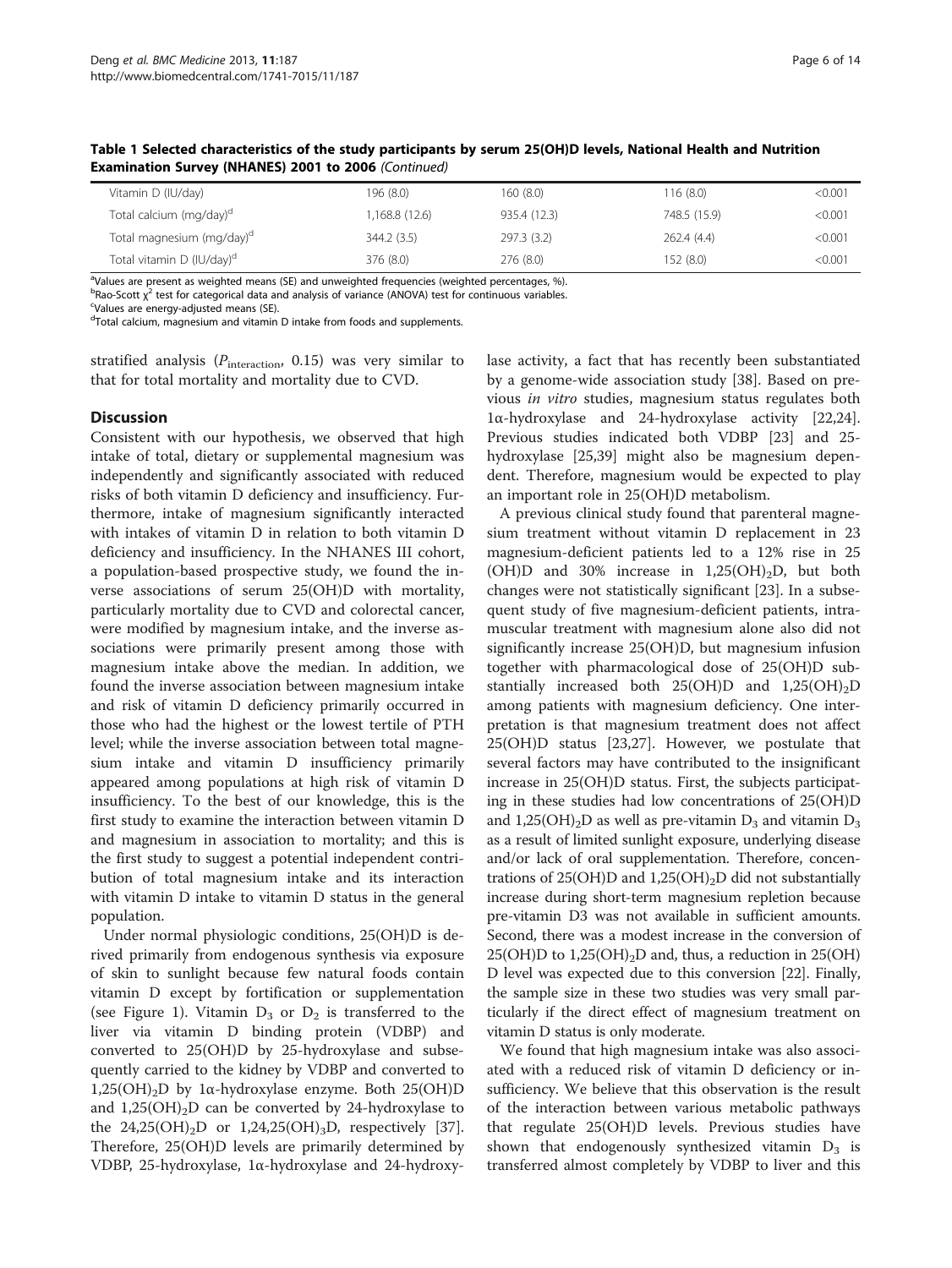<span id="page-6-0"></span>Table 2 Multivariate-adjusted odds ratios (95% CIs)<sup>a</sup> for associations between total intakes of vitamin D and magnesium and risk of vitamin D deficiency and insufficiency, National Health and Nutrition Examination Survey (NHANES) 2001 to 2006

| <b>Nutrient intakes</b>                | Controls,<br>N | Deficiency |                       | Insufficiency |                     |
|----------------------------------------|----------------|------------|-----------------------|---------------|---------------------|
|                                        |                | N          | OR (95% CI)           | N             | OR (95% CI)         |
| Total vitamin D intake (IU/day)        |                |            |                       |               |                     |
| Q1 < 114                               | 1,741          | 1,005      | 1.00                  | 1,450         | 1.00                |
| Q2 114 to 307                          | 1,740          | 446        | 0.55 (0.40 to 0.75)   | 1,086         | 0.75 (0.62 to 0.91) |
| Q3 308 to 539                          | 1,741          | 152        | 0.22 (0.15 to 0.34)   | 665           | 0.55 (0.44 to 0.69) |
| Q4 ≥540                                | 1,740          | 72         | 0.10 (0.06 to 0.17)   | 419           | 0.37 (0.27 to 0.51) |
| P for trend                            |                |            | < 0.001               |               | < 0.001             |
| Dietary vitamin D intake (IU/day)      |                |            |                       |               |                     |
| Q1 < 57.8                              | 1,741          | 764        | 1.00                  | 1,183         | 1.00                |
| Q2 57.8 to 137                         | 1,740          | 468        | $0.71$ (0.55 to 0.91) | 997           | 0.86 (0.71 to 1.05) |
| Q3 138 to 261                          | 1,741          | 279        | 0.54 (0.40 to 0.72)   | 807           | 0.72 (0.59 to 0.88) |
| $Q4 \ge 262$                           | 1,740          | 164        | 0.29 (0.20 to 0.41)   | 633           | 0.69 (0.56 to 0.86) |
| $P$ for trend                          |                |            | < 0.001               |               | < 0.001             |
| Supplemental vitamin D intake (IU/day) |                |            |                       |               |                     |
| Non-user                               | 3,704          | 1,473      | 1.00                  | 2,602         | 1.00                |
| 1 to 239                               | 809            | 93         | 0.32 (0.20 to 0.50)   | 377           | 0.84 (0.68 to 1.03) |
| 240 to 399                             | 331            | 19         | 0.29 (0.13 to 0.64)   | 109           | 0.57 (0.38 to 0.87) |
| $\geq 400$                             | 2,118          | 90         | 0.19 (0.11 to 0.33)   | 532           | 0.40 (0.29 to 0.53) |
| $P$ for trend                          |                |            | < 0.001               |               | < 0.001             |
| Total magnesium intake (mg/day)        |                |            |                       |               |                     |
| Q1 < 225                               | 1,749          | 876        | 1.00                  | 1,362         | 1.00                |
| Q2 225 to 310                          | 1,733          | 392        | 0.67 (0.50 to 0.90)   | 907           | 0.78 (0.61 to 1.00) |
| Q3 311 to 419                          | 1,737          | 245        | $0.43$ (0.30 to 0.63) | 758           | 0.73 (0.59 to 0.89) |
| Q4 ≥420                                | 1,743          | 162        | 0.34 (0.21 to 0.56)   | 593           | 0.62 (0.46 to 0.82) |
| P for trend                            |                |            | < 0.001               |               | < 0.001             |
| Dietary magnesium intake (mg/day)      |                |            |                       |               |                     |
| Q1 < 195                               | 1,754          | 726        | 1.00                  | 1,255         | 1.00                |
| Q2 195 to 268                          | 1,732          | 432        | 0.75 (0.58 to 0.97)   | 893           | 0.75 (0.62 to 0.90) |
| Q3 269 to 363                          | 1,741          | 297        | 0.68 (0.47 to 0.99)   | 777           | 0.69 (0.55 to 0.87) |
| Q4 ≥364                                | 1,735          | 220        | 0.43 (0.26 to 0.70)   | 695           | 0.61 (0.45 to 0.83) |
| $P$ for trend                          |                |            | 0.002                 |               | 0.002               |
| Supplemental magnesium intake (mg/day) |                |            |                       |               |                     |
| Non-user                               | 3,922          | 1,440      | 1.00                  | 2,548         | 1.00                |
| 1 to 49                                | 669            | 109        | 0.53 (0.34 to 0.81)   | 334           | 1.14 (0.91 to 1.43) |
| 50 to 99                               | 506            | 43         | 0.35 (0.17 to 0.71)   | 205           | 0.80 (0.53 to 1.22) |
| $\geq$ 100                             | 1,865          | 83         | 0.30 (0.17 to 0.52)   | 533           | 0.68 (0.52 to 0.88) |
| $P$ for trend                          |                |            | < 0.001               |               | 0.008               |

<sup>a</sup>Survey logistic regression models used to estimate odds ratios and 95% confidence intervals. Models adjusted for age, sex, body mass index (BMI), educational attainment, race, household income, smoking status, alcohol use, physical activity, month of blood collection, dietary intakes of total energy and total calcium intake. Models were also adjusted for total intake of vitamin D or magnesium mutually.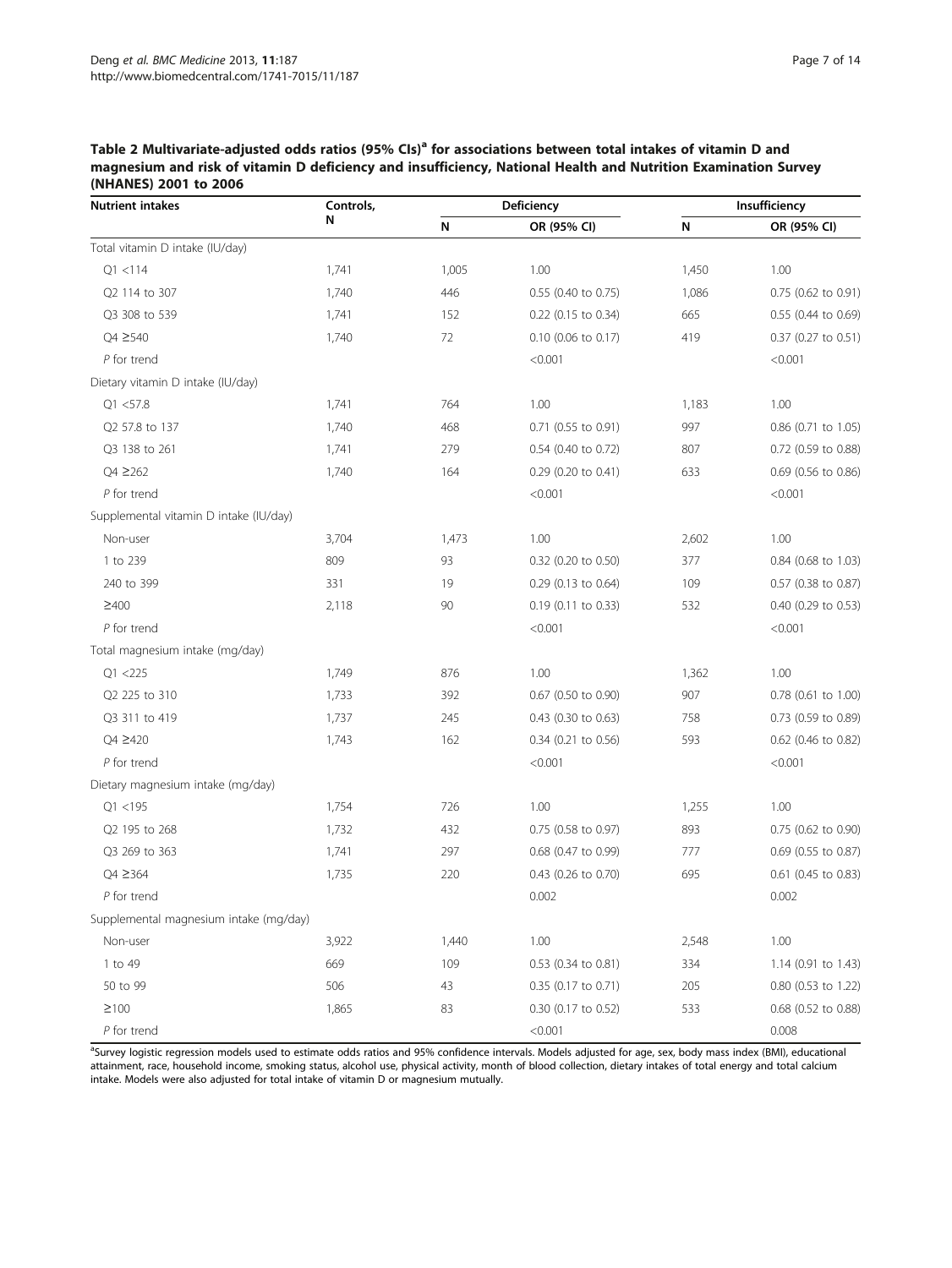| Magnesium intake, mg/day | Controls, | Deficiency                     |                     | Insufficiency |                     |
|--------------------------|-----------|--------------------------------|---------------------|---------------|---------------------|
|                          | N         | N                              | OR (95% CI)         | N             | OR (95% CI)         |
|                          |           | Vitamin D intake <308 (IU/day) |                     |               |                     |
| Q1 < 225                 | 1,359     | 834                            | 1.00                | 1,218         | 1.00                |
| Q2 225 to 310            | 940       | 328                            | 0.79 (0.58 to 1.07) | 650           | 0.89 (0.69 to 1.15) |
| Q3 311 to 419            | 697       | 184                            | 0.64 (0.46 to 0.91) | 426           | 0.78 (0.63 to 1.08) |
| Q4 ≥420                  | 485       | 105                            | 0.58 (0.35 to 0.97) | 242           | 0.71 (0.47 to 1.07) |
| $P$ for trend            |           |                                | 0.01                |               | < 0.05              |
|                          |           | Vitamin D intake ≥308 (IU/day) |                     |               |                     |
| Q1 < 225                 | 390       | 42                             | 1.00                | 144           | 1.00                |
| Q2 225 to 310            | 793       | 64                             | 1.09 (0.47 to 2.55) | 257           | 0.94 (0.62 to 1.42) |
| Q3 311 to 419            | 1,040     | 61                             | 0.76 (0.30 to 1.88) | 332           | 1.19 (0.80 to 1.77) |
| Q4 ≥420                  | 1,258     | 57                             | 0.71 (0.24 to 2.11) | 351           | 0.96 (0.60 to 1.55) |
| $P$ for trend            |           |                                | 0.97                |               | 0.67                |
| $P$ for interaction      |           |                                | < 0.001             |               | < 0.001             |
|                          |           | Non-vitamin D supplement user  |                     |               |                     |
| Q1 < 225                 | 1,292     | 812                            | 1.00                | 1,160         | 1.00                |
| Q2 225 to 310            | 958       | 332                            | 0.81 (0.57 to 1.14) | 651           | 0.91 (0.70 to 1.18) |
| Q3 311 to 419            | 793       | 205                            | 0.59 (0.40 to 0.88) | 462           | 0.80 (0.63 to 1.02) |
| Q4 ≥420                  | 661       | 124                            | 0.60 (0.35 to 1.00) | 329           | 0.81 (0.55 to 1.19) |
| $P$ for trend            |           |                                | 0.02                |               | 0.18                |
|                          |           | Vitamin D supplement user      |                     |               |                     |
| Q1 < 225                 | 457       | 64                             | 1.00                | 202           | 1.00                |
| Q2 225 to 310            | 775       | 60                             | 1.23 (0.59 to 2.56) | 256           | 0.80 (0.53 to 1.20) |
| Q3 311 to 419            | 944       | 40                             | 1.05 (0.41 to 1.68) | 296           | 0.96 (0.65 to 1.41) |
| Q4 ≥420                  | 1,082     | 38                             | 0.91 (0.35 to 2.36) | 264           | 0.73 (0.49 to 1.10) |
| $P$ for trend            |           |                                | 0.56                |               | 0.40                |
| $P$ for interaction      |           |                                | 0.47                |               | 0.37                |
|                          |           | Winter and Southern latitude   |                     |               |                     |
| Q1 < 225                 | 664       | 493                            | 1.00                | 726           | 1.00                |
| Q2 225 to 310            | 691       | 239                            | 0.63 (0.47 to 0.85) | 495           | 0.73 (0.57 to 0.92) |
| Q3 311 to 419            | 653       | 156                            | 0.49 (0.30 to 0.78) | 422           | 0.89 (0.74 to 1.07) |
| Q4 ≥420                  | 680       | 111                            | 0.54 (0.28 to 1.02) | 337           | 0.57 (0.41 to 0.78) |
| $P$ for trend            |           |                                | 0.03                |               | < 0.01              |
|                          |           | Summer and Northern latitude   |                     |               |                     |
| Q1 < 225                 | 1,085     | 383                            | 1.00                | 636           | 1.00                |
| Q2 225 to 310            | 1,042     | 153                            | 0.95 (0.64 to 1.41) | 412           | 0.91 (0.66 to 1.26) |
| Q3 311 to 419            | 1,084     | 89                             | 0.61 (0.43 to 0.86) | 336           | 0.73 (0.56 to 0.96) |
| Q4 ≥420                  | 1,063     | 51                             | 0.33 (0.20 to 0.55) | 256           | 0.85 (0.61 to 1.19) |
| $P$ for trend            |           |                                | 0.001               |               | 0.35                |
| $P$ for interaction      |           |                                | 0.55                |               | 0.21                |
|                          |           | Age <50 (years)                |                     |               |                     |
| Q1 < 225                 | 862       | 465                            | 1.00                | 726           | 1.00                |
| Q2 225 to 310            | 821       | 209                            | 0.74 (0.49 to 1.11) | 495           | 0.83 (0.60 to 1.16) |

## <span id="page-7-0"></span>Table 3 Odds ratios (95% CI)<sup>a</sup> for vitamin D deficiency and insufficiency stratified by the median of vitamin D intake or season, National Health and Nutrition Examination Survey (NHANES) 2001 to 2006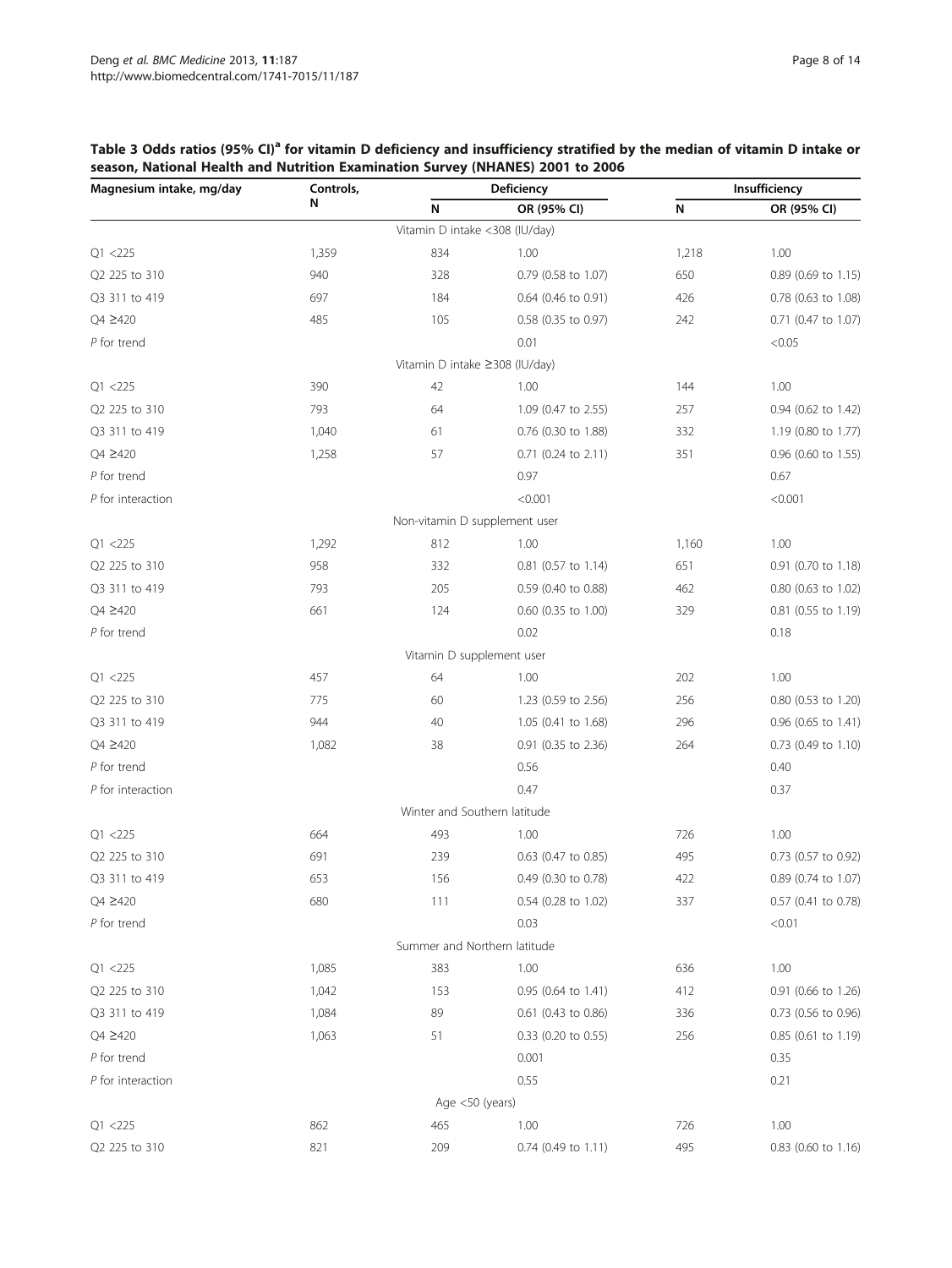| Q3 311 to 419       | 831   | 150                                 | 0.63 (0.35 to 1.13)   | 422 | 0.84 (0.62 to 1.13)   |
|---------------------|-------|-------------------------------------|-----------------------|-----|-----------------------|
| Q4 ≥420             | 892   | 110                                 | 0.67 (0.32 to 1.42)   | 337 | 0.73 (0.50 to 1.08)   |
| $P$ for trend       |       |                                     | 0.26                  |     | 0.15                  |
|                     |       | Age ≥50 (years)                     |                       |     |                       |
| Q1 < 225            | 1,085 | 383                                 | 1.00                  | 636 | 1.00                  |
| Q2 225 to 310       | 1,042 | 153                                 | 0.85 (0.50 to 1.37)   | 412 | $0.86$ (0.63 to 1.16) |
| Q3 311 to 419       | 1,084 | 89                                  | 0.43 (0.24 to 0.77)   | 336 | 0.79 (0.57 to 1.10)   |
| Q4 ≥420             | 1,063 | 51                                  | $0.24$ (0.11 to 0.49) | 256 | 0.71 (0.46 to 1.10)   |
| $P$ for trend       |       |                                     | < 0.01                |     | 0.81                  |
| $P$ for interaction |       |                                     | 0.07                  |     | 0.41                  |
|                     |       | Male                                |                       |     |                       |
| Q1 < 225            | 712   | 283                                 | 1.00                  | 519 | 1.00                  |
| Q2 225 to 310       | 854   | 164                                 | 0.64 (0.41 to 1.00)   | 466 | 1.12 (0.78 to 1.61)   |
| Q3 311 to 419       | 995   | 143                                 | 0.39 (0.21 to 0.74)   | 439 | 0.90 (0.65 to 1.26)   |
| Q4 ≥420             | 1,150 | 106                                 | 0.33 (0.16 to 0.69)   | 409 | 0.95 (0.59 to 1.52)   |
| $P$ for trend       |       |                                     | 0.001                 |     | 0.54                  |
|                     |       | Female                              |                       |     |                       |
| Q1 < 225            | 1,037 | 593                                 | 1.00                  | 843 | 1.00                  |
| Q2 225 to 310       | 879   | 228                                 | 0.85 (0.61 to 1.21)   | 441 | 0.71 (0.54 to 0.93)   |
| Q3 311 to 419       | 742   | 102                                 | 0.63 (0.37 to 1.05)   | 319 | 0.83 (0.64 to 1.07)   |
| Q4 ≥420             | 593   | 56                                  | 0.47 (0.25 to 0.87)   | 184 | 0.60 (0.43 to 0.82)   |
| $P$ for trend       |       |                                     | 0.16                  |     | 0.14                  |
| $P$ for interaction |       |                                     | 0.11                  |     | 0.17                  |
|                     |       | Non-Hispanic Black                  |                       |     |                       |
| Q1 < 225            | 181   | 530                                 | 1.00                  | 442 | 1.00                  |
| Q2 225 to 310       | 163   | 181                                 | 0.51 (0.34 to 0.76)   | 229 | 0.74 (0.53 to 1.03)   |
| Q3 311 to 419       | 110   | 115                                 | 0.44 (0.26 to 0.74)   | 175 | 0.53 (0.33 to 0.88)   |
| Q4 ≥420             | 104   | 81                                  | 0.43 (0.27 to 0.68)   | 119 | 0.64 (0.39 to 1.04)   |
| $P$ for trend       |       |                                     | < 0.001               |     | < 0.05                |
|                     |       | Non-Hispanic Caucasian and others   |                       |     |                       |
| Q1 < 225            | 1,568 | 346                                 | 1.00                  | 920 | 1.00                  |
| Q2 225 to 310       | 1,570 | 212                                 | 0.91 (0.65 to 1.28)   | 678 | 0.86 (0.67 to 1.10)   |
| Q3 311 to 419       | 1,627 | 130                                 | 0.66 (0.45 to 0.97)   | 583 | 0.87 (0.67 to 1.10)   |
| Q4 ≥420             | 1,639 | 81                                  | 0.52 (0.29 to 0.95)   | 474 | 0.76 (0.58 to 0.99)   |
| $P$ for trend       |       |                                     | < 0.05                |     | 0.27                  |
| $P$ for interaction |       |                                     | 0.305                 |     | 0.82                  |
|                     |       | BMI <25 (kg/m <sup>2</sup> )        |                       |     |                       |
| Q1 < 225            | 631   | 172                                 | 1.00                  | 336 | 1.00                  |
| Q2 225 to 310       | 611   | 90                                  | 1.04 (0.51 to 2.12)   | 339 | 0.92 (0.61 to 1.40)   |
| Q3 311 to 419       | 606   | 58                                  | 0.84 (0.40 to 1.76)   | 189 | 1.00 (0.70 to 1.44)   |
| Q4 ≥420             | 608   | 41                                  | 0.51 (0.23 to 1.15)   | 162 | 0.77 (0.47 to 1.27)   |
| $P$ for trend       |       |                                     | 0.13                  |     | 0.45                  |
|                     |       | BMI ≥25 to <30 (kg/m <sup>2</sup> ) |                       |     |                       |
| Q1 < 225            | 605   | 232                                 | 1.00                  | 448 | 1.00                  |

## Table 3 Odds ratios (95% CI)<sup>a</sup> for vitamin D deficiency and insufficiency stratified by the median of vitamin D intake or season, National Health and Nutrition Examination Survey (NHANES) 2001 to 2006 (Continued)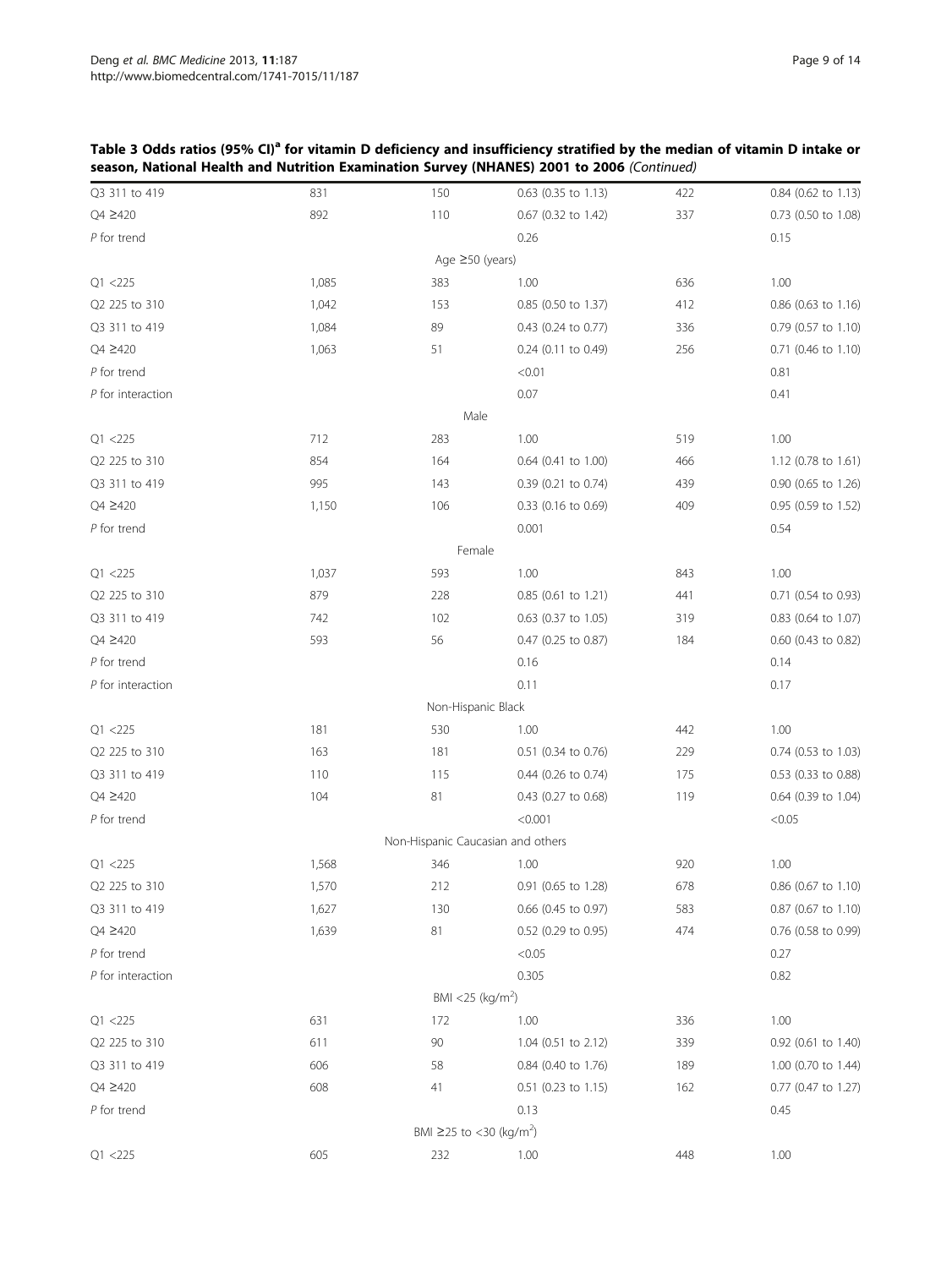|                     |     |                                    | $\alpha$ Nativian Examination Sarvey (Nitrinits) Zoot to Zooo (Commaca) |     |                       |
|---------------------|-----|------------------------------------|-------------------------------------------------------------------------|-----|-----------------------|
| Q2 225 to 310       | 632 | 106                                | 0.71 (0.43 to 1.15)                                                     | 316 | 0.77 (0.51 to 1.17)   |
| Q3 311 to 419       | 661 | 75                                 | 0.50 (0.29 to 0.86)                                                     | 266 | 0.63 (0.50 to 0.79)   |
| Q4 ≥420             | 677 | 46                                 | 0.47 (0.22 to 1.01)                                                     | 213 | 0.73 (0.48 to 1.13)   |
| $P$ for trend       |     |                                    | 0.02                                                                    |     | 0.06                  |
|                     |     | BMI $\geq$ 30 (kg/m <sup>2</sup> ) |                                                                         |     |                       |
| Q1 < 225            | 463 | 440                                | 1.00                                                                    | 532 | 1.00                  |
| Q2 225 to 310       | 457 | 177                                | 0.63 (0.35 to 1.14)                                                     | 341 | 0.82 (0.63 to 1.06)   |
| Q3 311 to 419       | 441 | 108                                | 0.46 (0.24 to 0.88)                                                     | 288 | 0.83 (0.59 to 1.15)   |
| Q4 2420             | 424 | 69                                 | 0.42 (0.19 to 0.96)                                                     | 202 | 0.63 (0.44 to 0.91)   |
| $P$ for trend       |     |                                    | 0.02                                                                    |     | 0.02                  |
| $P$ for interaction |     |                                    | 0.23                                                                    |     | 0.13                  |
|                     |     | PTH <32 (pg/ml)                    |                                                                         |     |                       |
| Q1 < 225            | 322 | 63                                 | 1.00                                                                    | 179 | 1.00                  |
| Q2 225 to 310       | 369 | 39                                 | 0.42 (0.18 to 1.02)                                                     | 109 | 0.72 (0.42 to 1.24)   |
| Q3 311 to 419       | 363 | 21                                 | 0.17 (0.07 to 0.43)                                                     | 107 | 0.77 (0.47 to 1.28)   |
| Q4 ≥420             | 392 | 19                                 | 0.22 (0.07 to 0.73)                                                     | 100 | 0.74 (0.38 to 1.42)   |
| $P$ for trend       |     |                                    | < 0.01                                                                  |     | 0.46                  |
|                     |     | PTH ≥32 to <46 (pg/ml)             |                                                                         |     |                       |
| Q1 < 225            | 378 | 136                                | 1.00                                                                    | 271 | 1.00                  |
| Q2 225 to 310       | 382 | 66                                 | 1.20 (0.66 to 2.21)                                                     | 195 | 0.94 (0.73 to 1.22)   |
| Q3 311 to 419       | 406 | 54                                 | 1.19 (0.53 to 2.66)                                                     | 181 | 0.85 (0.59 to 1.23)   |
| Q4 ≥420             | 414 | 33                                 | 1.11 (0.36 to 3.42)                                                     | 131 | $0.79$ (0.55 to 1.15) |
| $P$ for trend       |     |                                    | 0.85                                                                    |     | 0.24                  |
|                     |     | $PTH \geq 46$ (pg/ml)              |                                                                         |     |                       |
| Q1 < 225            | 390 | 375                                | 1.00                                                                    | 447 | 1.00                  |
| Q2 225 to 310       | 382 | 157                                | 0.73 (0.48 to 1.10)                                                     | 297 | 0.93 (0.68 to 1.28)   |
| Q3 311 to 419       | 382 | 95                                 | 0.52 (0.28 to 0.95)                                                     | 209 | 0.78 (0.60 to 1.01)   |
| Q4 ≥420             | 365 | 50                                 | 0.28 (0.14 to 0.53)                                                     | 159 | 0.57 (0.35 to 0.92)   |
| $P$ for trend       |     |                                    | 0.01                                                                    |     | 0.41                  |
| $P$ for interaction |     |                                    | 0.73                                                                    |     | 0.53                  |

Table 3 Odds ratios (95% CI)<sup>a</sup> for vitamin D deficiency and insufficiency stratified by the median of vitamin D intake or season, National Health and Nutrition Examination Survey (NHANES) 2001 to 2006 (Continued)

Parathyroid hormone (PTH) laboratory results were only available from the NHANES 2003 to 2006.

<sup>a</sup>Survey logistic regression models used to estimate odds ratios and 95% confidence intervals. Models were adjusted for age, sex, body mass index (BMI), educational attainment, race, household income, smoking status, alcohol use, physical activity, month of blood collection, dietary intakes of total energy, total intake of calcium and vitamin D.

transport is slow, leading to a more sustained plasma vitamin  $D_3$  compared to that from supplementation of vitamin D, which is delivered to the liver by non-VDBP carriers in the plasma [\[40](#page-13-0)]. VDBP may also be an important determinant of serum 25(OH)D concentration, particularly when dietary intake of vitamin D is low. In the study by Rude et al., the concentration of VDBP was lower among 11 magnesium-deficient patients and significantly increased to normal after magnesium treatment without vitamin D supplementation [[23\]](#page-12-0). Therefore, it is possible that an improvement in magnesium status leads to an increase in VDBP synthesis and, in

turn, an elevated transport of vitamin  $D_3$  to the liver and 25(OH)D to the kidney.

The critical roles of magnesium in the synthesis of VDBP, PTH, 25(OH)D and  $1,25(OH)_2D$  may partially explain why the inverse associations between serum 25 (OH)D and risk of total mortality and mortality due to colorectal cancer and CVD primarily existed among those with magnesium intake above the median. High magnesium may increase the availability of 1,25 (OH)2D through activating the synthesis of 25(OH)D and 1,25 (OH)2D and increasing the transfer to target tissues by elevating vitamin D binding protein (VDBP) (Figure [1](#page-1-0)).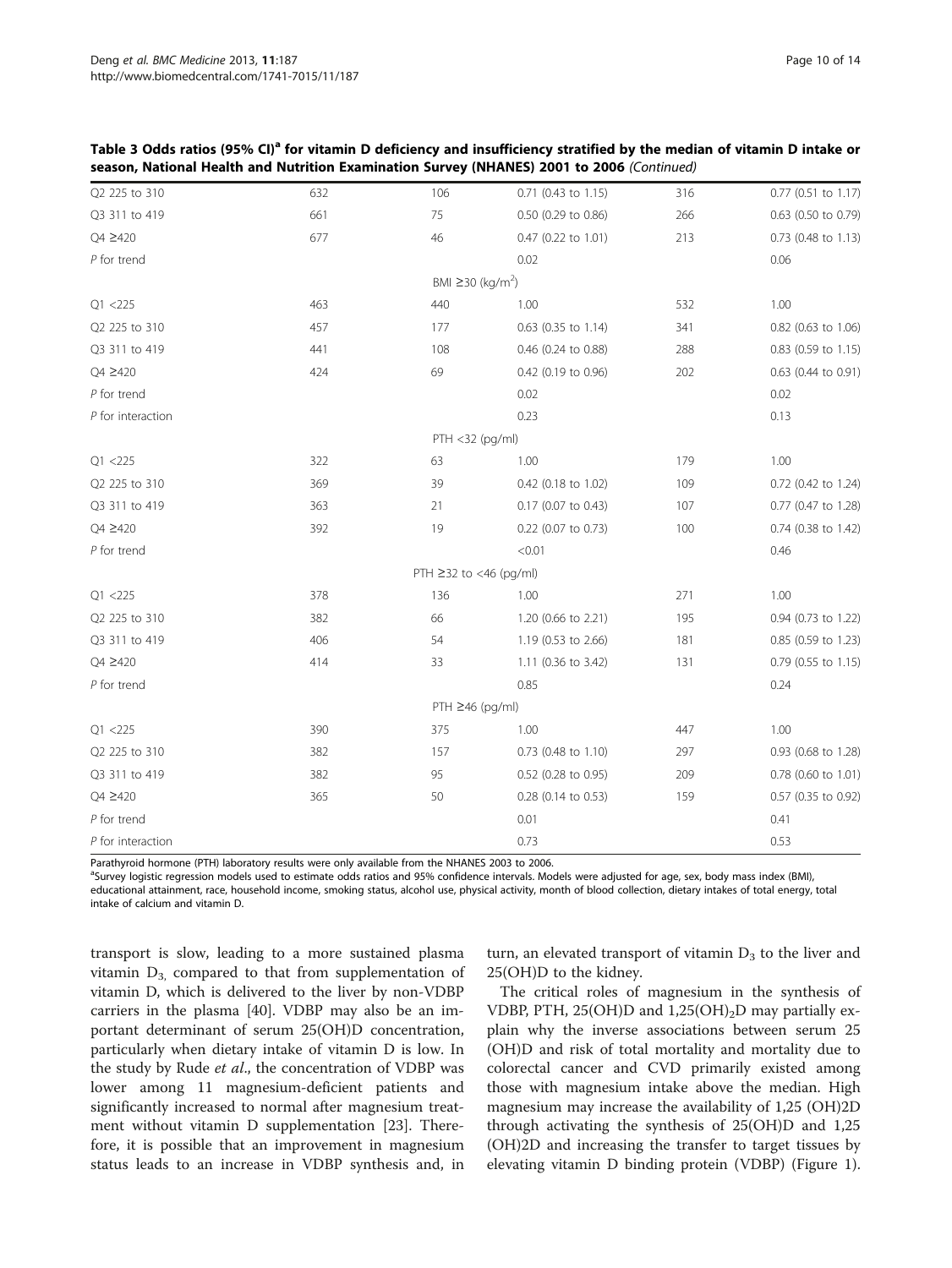| Magnesium intake (mg/day) |             | Serum vitamin D level (ng/ml) |                             |                       |                     |        |
|---------------------------|-------------|-------------------------------|-----------------------------|-----------------------|---------------------|--------|
|                           |             | $20$                          | 20 to 31                    | 32 to 39              | $\geq 40$           |        |
|                           |             |                               | Total mortality             |                       |                     |        |
| Total                     | Cases       | 1,274                         | 1,547                       | 558                   | 324                 |        |
|                           | HR (95% CI) | 1.00                          | 0.83 (0.74 to 0.94)         | 0.80 (0.69 to 0.93)   | 0.79 (0.66 to 0.93) | < 0.01 |
| < 264                     | Cases       | 848                           | 786                         | 249                   | 143                 |        |
|                           | HR (95% CI) | 1.00                          | 0.89 (0.74 to 1.08)         | 0.87 (0.69 to 1.08)   | 0.87 (0.64 to 1.20) | 0.23   |
| ≥264                      | Cases       | 426                           | 761                         | 309                   | 181                 |        |
|                           | HR (95% CI) | 1.00                          | 0.77 (0.64 to 0.92)         | $0.73$ (0.58 to 0.93) | 0.70 (0.57 to 0.88) | < 0.01 |
| $P$ for interaction       |             |                               |                             |                       |                     | 0.96   |
|                           |             |                               | Cardiovascular mortality    |                       |                     |        |
| Total                     | Cases       | 574                           | 656                         | 253                   | 132                 |        |
|                           | HR (95% CI) | 1.00                          | $0.73$ (0.62 to 0.86)       | 0.77 (0.61 to 0.99)   | 0.73 (0.56 to 0.97) | 0.04   |
| < 264                     | Cases       | 386                           | 346                         | 112                   | 57                  |        |
|                           | HR (95% CI) | 1.00                          | 0.83 (0.66 to 1.04)         | 0.88 (0.61 to 1.28)   | 0.91 (0.61 to 1.35) | 0.45   |
| ≥264                      | Cases       | 188                           | 310                         | 141                   | 75                  |        |
|                           | HR (95% CI) | 1.00                          | $0.59$ (0.44 to 0.80)       | $0.65$ (0.44 to 0.95) | 0.57 (0.38 to 0.87) | < 0.05 |
| $P$ for interaction       |             |                               |                             |                       |                     | 0.03   |
|                           |             |                               | Colorectal cancer mortality |                       |                     |        |
| Total                     | Cases       | 32                            | 34                          | 12                    | 8                   |        |
|                           | HR (95% CI) | 1.00                          | 0.84 (0.36 to 2.00)         | 0.80 (0.31 to 2.05)   | 0.50 (0.15 to 1.73) | 0.31   |
| < 264                     | Cases       | 19                            | 17                          | 3                     | 3                   |        |
|                           | HR (95% CI) | 1.00                          | 1.17 (0.39 to 3.56)         | 0.79 (0.17 to 3.75)   | 0.85 (0.17 to 4.12) | 0.73   |
| $\geq$ 264                | Cases       | 13                            | 17                          | 9                     | 5                   |        |
|                           | HR (95% CI) | 1.00                          | $0.55$ (0.16 to 1.85)       | $0.67$ (0.17 to 2.64) | 0.28 (0.03 to 2.25) | 0.29   |
| P for interaction         |             |                               |                             |                       |                     | 0.15   |

#### <span id="page-10-0"></span>Table 4 Hazard ratios (HRs)<sup>a</sup> and 95% CIs for total mortality in the National Health and Nutrition Examination Survey (NHANES) III (1988 to 2006)

<sup>a</sup>A Cox's proportional hazards model was performed with the SURVEYPHREG procedure to estimate odds ratios and 95% confidence intervals. Models were adjusted for age, race, sex, BMI, education attainment, household income, smoking status, alcohol use, physical activity, month of blood collection, intakes of total energy, phosphorus, calcium and magnesium.

This explanation is also supported by the observation in previous clinical studies that magnesium supplementation substantially reversed the resistance to vitamin D treatment among magnesium-deficient patients [\[21\]](#page-12-0).

Previous studies found PTH level was elevated when serum 25(OH)D was under 20 ng/ml [[41\]](#page-13-0). In the current study, we found magnesium intake was associated with a reduced risk of vitamin D insufficiency or deficiency only among those in the highest or the lowest tertile of PTH. This finding is possible because magnesium plays an important role in PTH regulation. This finding is also supported by observations made in a study of 30 women with osteoporosis that were investigated for magnesium deficiency using a magnesium tolerance test [\[26](#page-12-0)]. The subjects were divided into three groups: ten with vitamin D insufficiency (low vitamin D and raised PTH); ten with functional hypoparathyroidism (low vitamin D and low/low normal PTH); and ten who were vitamin D

replete (normal vitamin D and normal PTH). All ten subjects with functional hypoparathyroidism were found to be magnesium deficient; five magnesium-deficient and five magnesium-insufficient patients were found in the subjects with vitamin D insufficiency, and only one magnesium-deficient and four magnesium-insufficient patients were found in the vitamin D replete group. Furthermore, intravenous magnesium infusion led to a significant rise in PTH in the group with functional hypoparathyroidism and a reduction in PTH in the subjects with vitamin D insufficiency.

A number of previous studies have examined the associations between magnesium intake with risk of stroke [[42,43\]](#page-13-0) and coronary heart disease [\[43,44](#page-13-0)], however, the results have been inconsistent in these previous studies. Two meta-analyses of prospective studies found that magnesium intake was related to a significantly reduced risk of stroke [\[42,43](#page-13-0)]. However, the inverse association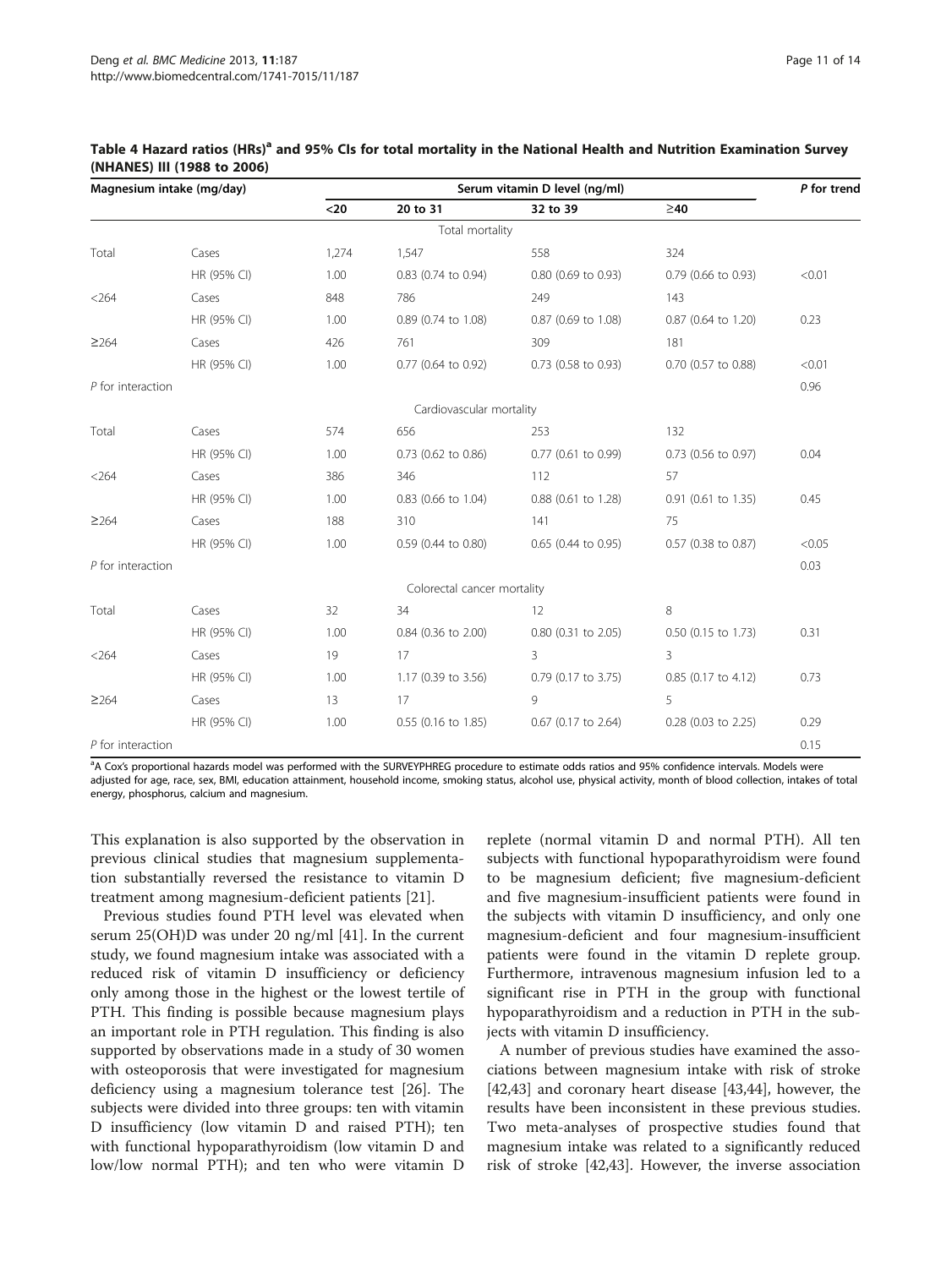was weak (an 8% reduction in risk per 100 mg magnesium/day increment). Likewise, a previous meta-analysis found that magnesium intake was non-significantly inversely associated with coronary heart disease with a pooled RR (95% confidence intervals (CIs)) of 0.86 (0.67 to 1.10) for the highest intake versus the lowest intake category [[43\]](#page-13-0). In the current study, we found that the HR (95% CIs) for risk of mortality due to cardiovascular disease was 0.88 (0.61 to 1.26) for the highest quartile intake of magnesium versus the lowest quartile intake, which is very close to that in previous studies. Several previous studies have also evaluated the associations between magnesium intake and risk of colorectal cancer and results have also not been consistent [\[45](#page-13-0)]. A very recent meta-analysis found that every 100 mg/day increase in magnesium intake was related to 12% reduced risk of colorectal cancer (RR: 0.88; 95% CI 0.81 to 0.97). In the current study, we found that the HR (95% CIs) for risk of mortality due to colorectal cancer was 0.76 (0.15 to 3.86) for the highest quartile intake of magnesium versus the lowest quartile intake, which is also consistent with those from previous cohort studies. The significant interaction between serum vitamin D and magnesium intake in relation to mortality for cardiovascular disease and colorectal cancer may also explain some inconsistencies in previous studies which examined the associations of magnesium intake alone with risk of cardiovascular disease and colorectal cancer.

A strength of our study is that it is based on NHANES, a population-based study with nationally representative samples. As with all prevalent case–control studies, one concern is that the temporal sequence may not be clear. However, it is unlikely that serum vitamin D status led to high or low intake of magnesium or vitamin D. Furthermore, the analysis of data from the NHANES III, a population-based prospective cohort, provides additional indications that magnesium interacts with vitamin D in relation to mortality. It is possible that people who consumed a high level of magnesium may also have a healthy lifestyle (for example, more physical activity and higher proportion of dietary supplement users). Supplement users may consume a high level of vitamin D from supplements while outdoor physical activity is related to an increasing production of 25(OH)D from sunlight exposure. We have adjusted for physical activity and intake of vitamin D from both diet and supplement in all analyses. Furthermore, we have conducted stratified analyses by physical activity and use of supplement. We found, unlike intake of magnesium, physical activity and use of supplements did not significantly or marginally significantly modify the association between serum 25(OH)D and mortality. Finally, although multiple 24-h dietary recalls are used as a gold standard measure in nutritional epidemiologic studies, a one-time

24-h dietary recall may not capture long-term dietary exposure. However, similar to dietary vitamin D and supplemental vitamin D intake, we found both dietary intake of magnesium (based on 24-h dietary recall) and magnesium from supplementation intake (derived from 30-day supplement questionnaire) significantly contributed to serum vitamin D status. Moreover, total intake of magnesium significantly interacted with intake of vitamin D in relation to both magnesium deficiency and insufficiency while total intake of magnesium modified the association between serum vitamin D and mortality. Since inter-day variation in magnesium intake is random, any residual inter-day variation may lead to nondifferential misclassification, which usually biases the result to the null. Thus, the true associations of magnesium intake with vitamin D status risk may be stronger than those we observed. Our findings are not only biologically plausible, but also remarkably consistent, indicating our findings may not be solely due to chance. In the current study, we did not have data for other parameters of the vitamin D/PTH axis (that is, serum PTH and 1,25-dihydroxyvitamin D), which may indeed be affected by magnesium status. Future studies are warranted to examine if low magnesium status using dietary and body status of magnesium affected both PTH levels and 1,25-dihydroxyvitamin D because this could serve as one mechanism for the observed interaction between serum 25(OH)D and magnesium intake on mortality.

#### Conclusions

Our preliminary findings indicate it is possible that magnesium intake alone or its interaction with vitamin D intake may contribute to vitamin D status. The associations between serum 25(OH)D and risk of mortality may be modified by the intake level of magnesium. Future studies, including cohort studies and clinical trials, are necessary to confirm the findings.

#### Abbreviations

25(OH)D: 25-Hydroxyvitamin D; 95% CI: 95% confidence interval; HR: Hazard ratio; IOM: Institute of Medicine; NDI: National death index; NHANES: National Health and Nutrition Examination Survey; OR: Odds ratios; PTH: Parathyroid hormone; UVB: Ultraviolet-B; VDBP: Vitamin D binding protein.

#### Competing interests

The authors declare that they have no competing interests.

#### Authors' contributions

XD and QD designed the current study and drafted the manuscript. XD carried out the statistical analysis. YS, JEM, LBS, MJS, RMN, DLS, and QD contributed to study design, data interpretation, and the critical review of the paper. All authors read and approved the final manuscript.

#### Acknowledgements

XD and QD were supported by R01 CA149633 (to QD) from the National Cancer Institute and R01 AT004660 (to QD) from the National Center for Complementary & Alternative Medicine and Office of Dietary Supplements, Department of Health and Human Services and AICR #08A074-REV (to QD) from the American Institute for Cancer Research, and Vanderbilt Institute for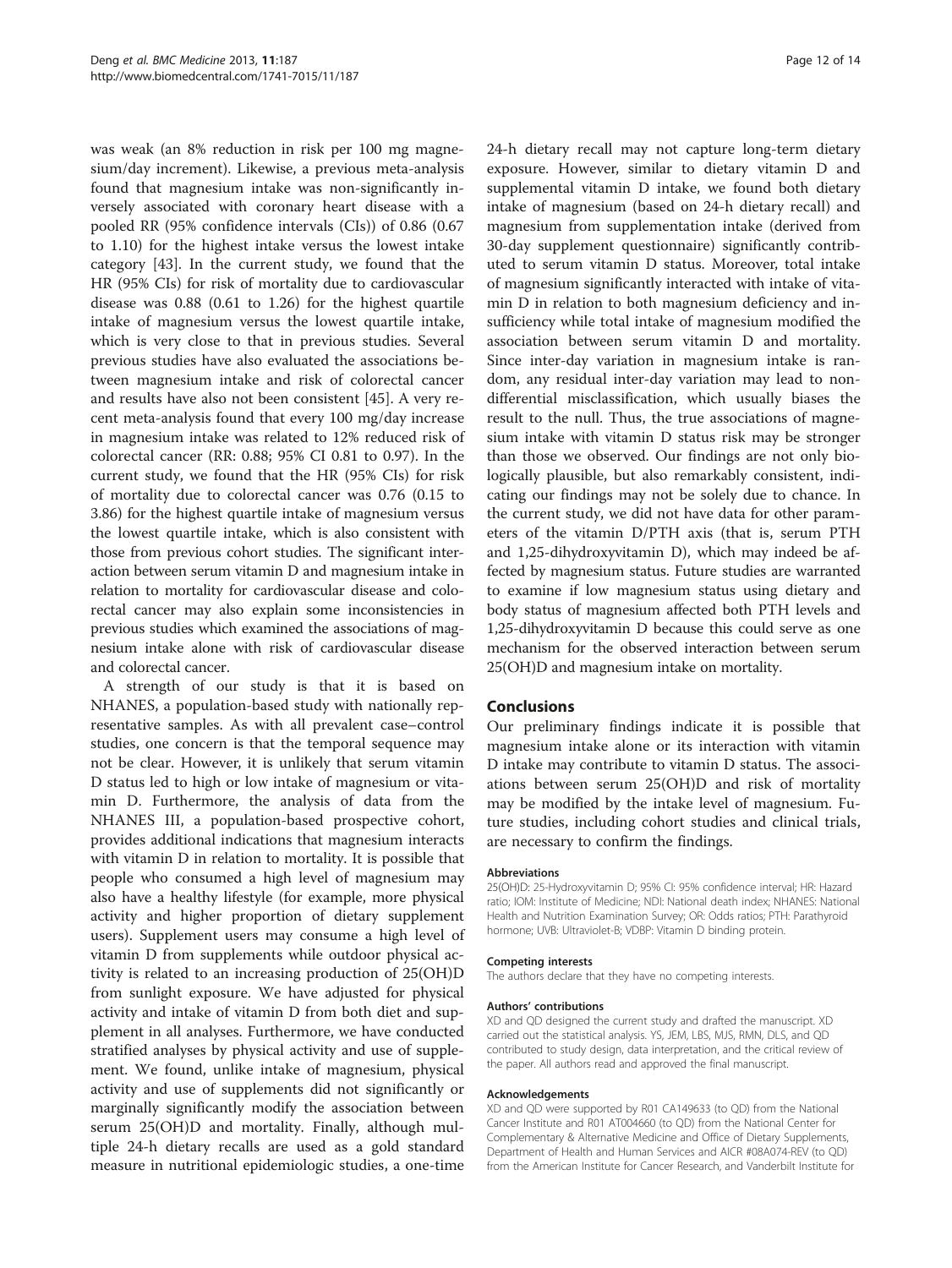<span id="page-12-0"></span>Clinical and Translational Research grant support (UL1TR000011 from NCATS/ NIH). The funding sponsors had no role in study design, data collection, statistical analysis and result interpretation, the writing of the report, and the decision to submit for publication. We thank the investigators, the staff, and the participants of NHANES for their valuable contribution. The content is solely the responsibility of the authors and does not necessarily represent the official views of the National Cancer Institute or the National Institutes of Health.

#### Author details

<sup>1</sup>Department of Medicine, Division of Epidemiology, Vanderbilt University School of Medicine, Nashville, TN 37203, USA. <sup>2</sup>Division of Preventive Medicine, Brigham and Women's Hospital, Harvard Medical School, Boston, MA 02115, USA. <sup>3</sup>Department of Epidemiology, Harvard School of Public Health, Boston, MA 02115, USA. <sup>4</sup>Department of Medicine, Division of Gastroenterology, Vanderbilt School of Medicine, Nashville, TN 37232, USA. 5 Institute for Medicine and Public Health, Vanderbilt University Medical Center, Nashville, TN 37203, USA.

#### Received: 29 December 2012 Accepted: 24 July 2013 Published: 27 August 2013

#### References

- 1. Holick MF: Resurrection of vitamin D deficiency and rickets. J Clin Invest 2006, 116:2062–2072.
- Zittermann A, Iodice S, Pilz S, Grant WB, Bagnardi V, Gandini S: Vitamin D deficiency and mortality risk in the general population: a meta-analysis of prospective cohort studies. Am J Clin Nutr 2012, 95:91–100.
- 3. Schottker B, Ball D, Gellert C, Brenner H: Serum 25-hydroxyvitamin D levels and overall mortality. A systematic review and meta-analysis of prospective cohort studies. Ageing Res Rev 2013, 12:708–718.
- Melamed ML, Michos ED, Post W, Astor B: 25-hydroxyvitamin D levels and the risk of mortality in the general population. Arch Intern Med 2008, 168:1629–1637.
- Pittas AG, Lau J, Hu FB, Dawson-Hughes B: The role of vitamin D and calcium in type 2 diabetes. A systematic review and meta-analysis. J Clin Endocrinol Metab 2007, 92:2017–2029.
- 6. Mitri J, Muraru MD, Pittas AG: Vitamin D and type 2 diabetes: a systematic review. Eur J Clin Nutr 2011, 65:1005–1015.
- Pittas AG, Nelson J, Mitri J, Hillmann W, Garganta C, Nathan DM, Hu FB, Dawson-Hughes B, Diabetes Prevention Program Research Group: Plasma 25-hydroxyvitamin D and progression to diabetes in patients at risk for diabetes: an ancillary analysis in the Diabetes Prevention Program. Diabetes Care 2012, 35:565–573.
- 8. Sun Q, Shi L, Rimm EB, Giovannucci EL, Hu FB, Manson JE, Rexrode KM: Vitamin D intake and risk of cardiovascular disease in US men and women. Am J Clin Nutr 2011, 94:534–542.
- 9. Leu M, Giovannucci E: Vitamin D: epidemiology of cardiovascular risks and events. Best Pract Res Clin Endocrinol Metab 2011, 25:633–646.
- 10. Giovannucci E: Epidemiological evidence for vitamin D and colorectal cancer. J Bone Miner Res 2007, 22:V81-V85.
- 11. Lee JE, Li H, Chan AT, Hollis BW, Lee IM, Stampfer MJ, Wu K, Giovannucci E, Ma J: Circulating levels of vitamin D and colon and rectal cancer: the Physicians' Health Study and a meta-analysis of prospective studies. Cancer Prev Res (Phila) 2011, 4:735–743.
- 12. Huncharek M, Muscat J, Kupelnick B: Colorectal cancer risk and dietary intake of calcium, vitamin D, and dairy products: a meta-analysis of 26,335 cases from 60 observational studies. Nutr Cancer 2009, 61:47–69.
- 13. Manson JE, Mayne ST, Clinton SK: Vitamin D and prevention of cancer ready for prime time? N Engl J Med 2011, 364:1385–1387.
- 14. Shapses SA, Manson JE: Vitamin D and prevention of cardiovascular disease and diabetes: why the evidence falls short. JAMA 2011, 305:2565–2566.
- 15. Grant WB: Effect of interval between serum draw and follow-up period on relative risk of cancer incidence with respect to 25-hydroxyvitamin D level: implications for meta-analyses and setting vitamin D guidelines. Dermatoendocrinol 2011, 3:199–204.
- 16. Grant WB: Effect of follow-up time on the relation between prediagnostic serum 25-hydroxyvitamin D and all-cause mortality rate. Dermatoendocrinol 2012, 4:198–202.
- 17. Manson JE, Bassuk SS, Lee IM, Cook NR, Albert MA, Gordon D, Zaharris E, Macfadyen JG, Danielson E, Lin J, Zhang SM, Buring JE: The VITamin D and OmegA-3 TriaL (VITAL): rationale and design of a large randomized

controlled trial of vitamin D and marine omega-3 fatty acid supplements for the primary prevention of cancer and cardiovascular disease. Contemp Clin Trials 2012, 33:159–171.

- 18. Mithal A, Wahl DA, Bonjour JP, Burckhardt P, Dawson-Hughes B, Eisman JA, El-Hajj Fuleihan G, Josse RG, Lips P, Morales-Torres J, IOF Committee of Scientific Advisors (CSA) Nutrition Working Group: Global vitamin D status and determinants of hypovitaminosis D. Osteoporos Int 2009, 20:1807–1820.
- 19. International Agency for Research on Cancer: Vitamin D and Cancer a report of the IARC working group on vitamin D. Lyon, France: World Health Organization Press; 2008.
- 20. Garland CF, French CB, Baggerly LL, Heaney RP: Vitamin D supplement doses and serum 25-hydroxyvitamin D in the range associated with cancer prevention. Anticancer Res 2011, 31:607–611.
- 21. Reddy V, Sivakumar B: Magnesium-dependent vitamin-D-resistant rickets. Lancet 1974, 1:963-965.
- 22. Risco F, Traba ML: Influence of magnesium on the in vitro synthesis of 24,25-dihydroxyvitamin D3 and 1 alpha, 25-dihydroxyvitamin D3. Magnes Res 1992, 5:5–14.
- 23. Rude RK, Adams JS, Ryzen E, Endres DB, Niimi H, Horst RL, Haddad JG Jr, Singer FR: Low serum concentrations of 1,25-dihydroxyvitamin D in human magnesium deficiency. J Clin Endocrinol Metab 1985, 61:933–940.
- Risco F, Traba ML: Possible involvement of a magnesium dependent mitochondrial alkaline phosphatase in the regulation of the 25 hydroxyvitamin D3-1 alpha-and 25-hydroxyvitamin D3-24R-hydroxylases in LLC-PK1 cells. Magnes Res 1994, 7:169–178.
- 25. Rosler A, Rabinowitz D: Magnesium-induced reversal of vitamin-D resistance in hypoparathyroidism. Lancet 1973, 1:803–804.
- 26. Sahota O, Mundey MK, San P, Godber IM, Hosking DJ: Vitamin D insufficiency and the blunted PTH response in established osteoporosis: the role of magnesium deficiency. Osteoporos Int 2006, 17:1013–1021.
- 27. Fuss M, Bergmann P, Bergans A, Bagon J, Cogan E, Pepersack T, Van Gossum M, Corvilain J: Correction of low circulating levels of 1,25 dihydroxyvitamin D by 25-hydroxyvitamin D during reversal of hypomagnesaemia. Clin Endocrinol (Oxf) 1989, 31:31-38.
- 28. Freedman DM, Looker AC, Abnet CC, Linet MS, Graubard BI: Serum 25-hydroxyvitamin D and cancer mortality in the NHANES III study (1988–2006). Cancer Res 2010, 70:8587–8597.
- 29. Michos ED, Reis JP, Post WS, Lutsey PL, Gottesman RF, Mosley TH, Sharrett AR, Melamed ML: 25-Hydroxyvitamin D deficiency is associated with fatal stroke among whites but not blacks: the NHANES-III linked mortality files. Nutrition 2012, 28:367–371.
- 30. [No authors listed]: Plan and operation of the Third National Health and Nutrition Examination Survey, 1988–94. Series 1: programs and collection procedures. Vital Health Stat 1 1994:1–407.
- 31. Centers for Disease Control and Prevention: The National Health and Nutritional Examination Survey (NHANES) Analytic and Reporting Guidelines. Atlanta, GA: CDC; 2006.
- 32. Centers for Disease Control and Prevention: The National Health and Nutrition Examination Survey Laboratory Procedure Manual Serum 25-Hydroxyvitamin D Diasorin (formerly Incstar) 25-OH-D assay. Atlanta, GA: CDC; 2008.
- 33. Committee to Review Dietary Reference Intakes for Vitamin D and Calcium IoM: Implications and Special Concerns: Conclusions About Vitamin D Deficiency in the United States and Canada. In Dietary Reference Intakes for Calcium and Vitamin D. Washington, DC: National Academies Press; 2011:487.
- 34. Centers for Disease Control and Prevention: The National Health and Nutritiona Examination Survey Documentation, Codebook, and Frequencies; Dietary Interview - Individual Foods, First Day. Atlanta, GA: CDC; 2008.
- 35. Standing Committee on the Scientific Evaluation of Dietary Reference Intakes FaNBIoM: Dietary Reference Intakes. In Dietary Reference Intakes for Calcium, Phosphorus, Magnesium, Vitamin D, and Fluoride. Washington, DC: National Academy Press; 17.
- 36. Tretli S, Schwartz GG, Torjesen PA, Robsahm TE: Serum levels of 25-hydroxyvitamin D and survival in Norwegian patients with cancer of breast, colon, lung, and lymphoma: a population-based study. Cancer Causes Control 2012, 23:363–370.
- 37. Sakaki T, Kagawa N, Yamamoto K, Inouye K: Metabolism of vitamin D3 by cytochromes P450. Front Biosci 2005, 10:119–134.
- 38. Wang TJ, Jea ZFR: Common genetic determinants of vitamin D insufficiency: a genome-wide association study. Lancet 2010, 376:180–188.
- 39. Horsting M, Deluca HF: In vitro production of 25-hydroxycholecalciferol. Biochem Biophys Res Commun 1969, 36:251–256.